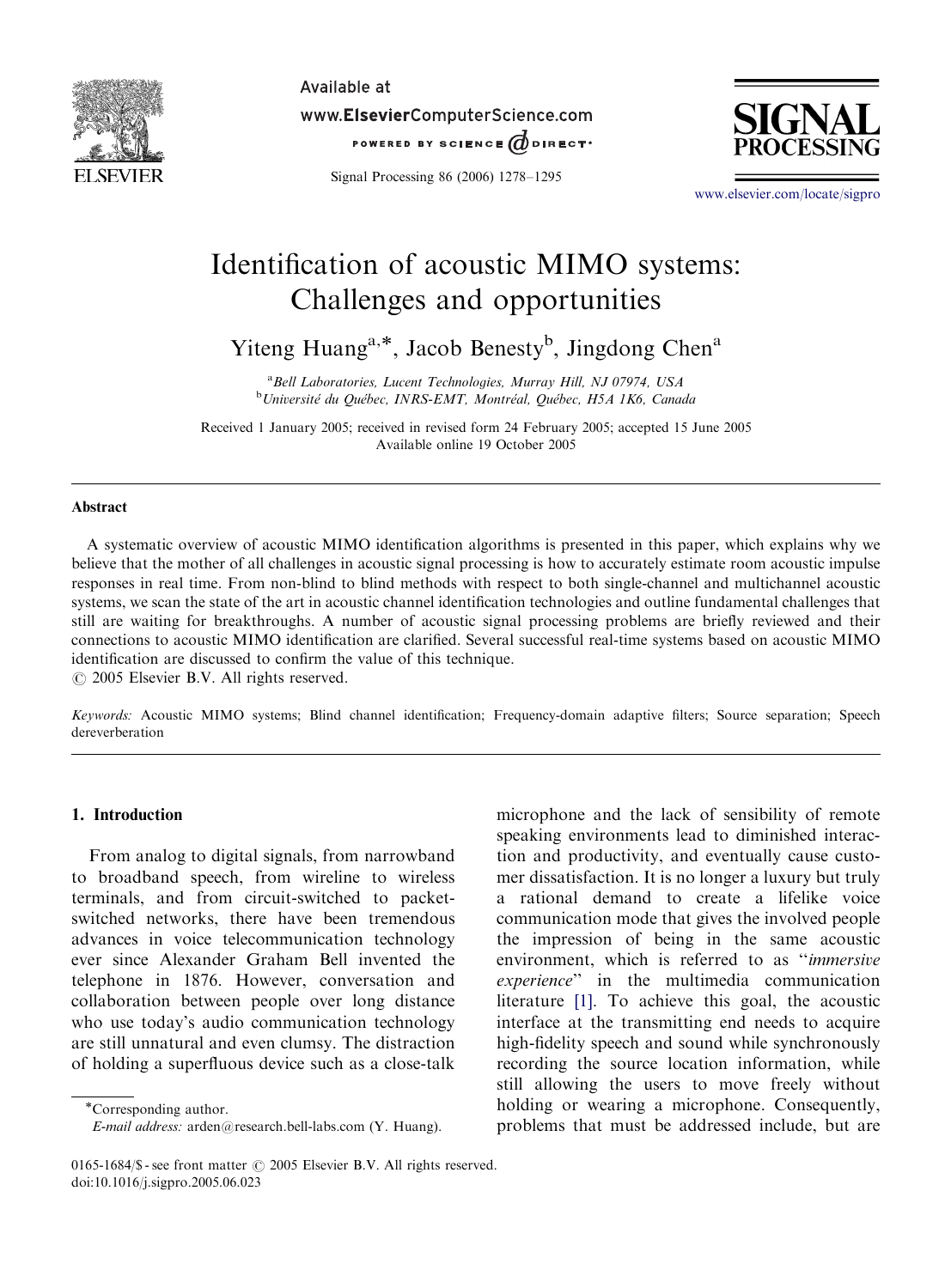not limited to, (multichannel) echo cancellation, (blind) source separation, source localization, noise reduction, and speech dereverberation. At the receiving end, a sound field is rendered such that the local acoustic environment is masked, but the remote (or virtual) environment is reproduced (or constructed) in the human's perception. All of these problems are under active research, wherein acoustic signal processing plays a central role.

Acoustic waves studied in multimedia communications are simply pressure disturbances propagating in the air. They carry information of the sound source and their energy is radiated spherically from the origin, i.e., the location of the sound source. The governing law of physics in this radiation process is the natural fall-off of the signal level as a function of distance from the origin. As a rule of thumb, the loss is 6 dB for doubling the distance. This phenomenon makes distant acquisition of a speech signal vulnerable to interference from other concurrent speech sources and ambient noise. Moreover, in an enclosure, acoustic waves are reflected possibly many times by boundaries before they reach a microphone, leading to distortion observed in microphone signals. Acoustic signal processing helps extract and interpret the information in these distorted microphone signals. There is no doubt that acoustic signal processing problems in these scenarios are difficult, and we believe that the difficulties are essentially attributable to the deficiency of knowledge by an acoustic signal processing algorithm about the characteristics of its surrounding acoustic environment. In other words, the core difficulty of most of acoustic signal processing problems is associated with our incapability of dynamically identifying an acoustic system.

An immersive acoustic communication system by its nature involves multiple sound sources (including loudspeakers) and multiple microphones [\[2\]](#page-15-0), fitting well into the multiple-input multiple-output (MIMO) structure. Over the last several years, the MIMO model has been extensively investigated in wireless communications since a multiple-antenna system holds the promise of much higher spectral efficiencies for wireless channels [\[3,4\]](#page-15-0). Although wireless and acoustic channels have many things in common (e.g., time varying, frequency selective), MIMO acoustic systems are substantially different from that of wireless communications. As opposed to communication receivers, the human ear has an extremely wide dynamic range and is much more

sensitive to weak tails of the channel impulse responses. As a result, the length of acoustic channel impulse response models is significantly greater than that in wireless communications. Filter lengths of thousands of samples are not uncommon in MIMO acoustic systems while wireless impulse responses consist of usually not more than a few of taps. In addition, since communication systems can use a pilot signal for channel identification, such a problem has never been an obstacle to developing practical wireless MIMO communication systems. But, in acoustics, we seek techniques for human talkers. The source signals in acoustic systems are random and their statistics are considerably different from that in wireless communications. The speech signal is neither stationary nor white, and does not form a known set of signal alphabet as in wireless communications, making the identification of a MIMO system apparently much more challenging.

The methods for identifying a MIMO system can be broadly dichotomized into two classes: the class of non-blind methods and the class of blind methods, depending on the availability of the knowledge of source signals. While non-blind system identification algorithms with known source signals are not easy to develop (multichannel echo cancellation is a good example), blind MIMO identification is much more difficult although not completely insolvable. But for many acoustic signal processing problems, particularly in the design of an immersive acoustic interface, source signals are inaccessible in practice and a blind system identification algorithm has to be developed. Clearly, the challenges are great, but so are opportunities after the identification of an acoustic system. In this paper, we would like to shed some light onto the question: what do we expect if the identification of a MIMO acoustic system can be surmounted? We will provide an overview of the technology for identifying acoustic MIMO systems and explain the impact of any possible progress in this technology on the development of other acoustic signal processing applications in the future.

The rest of the paper is organized as follows. Section 2 briefly presents the mathematical models for describing an acoustic system and Section 3 summarizes both non-blind and blind channel identification algorithms. In Section 4, we explain how to approach many other acoustic signal processing problems after the MIMO system is identified. Five typical applications are discussed, namely, acoustic echo cancellation, time delay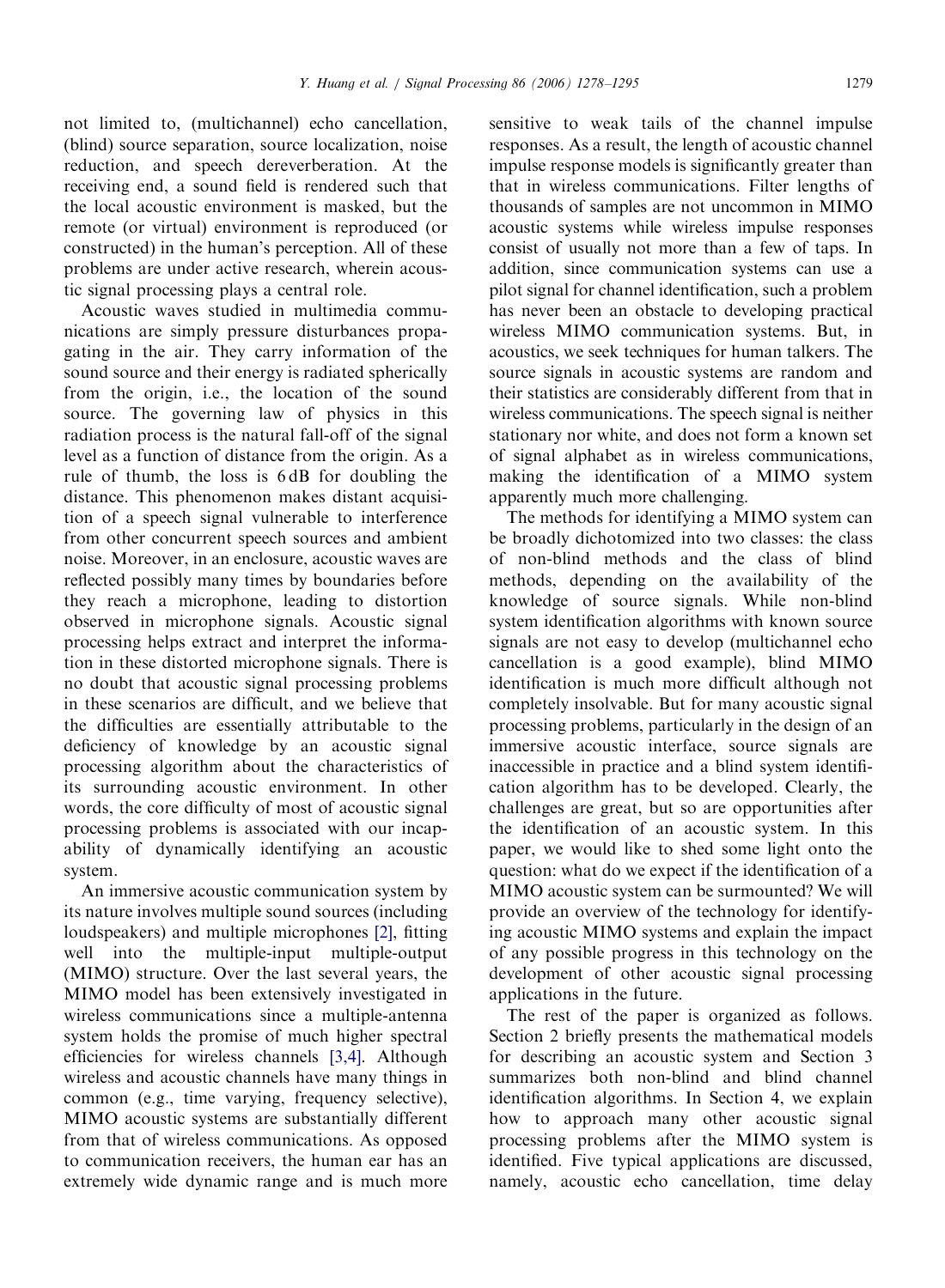estimation, cross-talk cancellation, source separation, and speech dereverberation. In Section 5, we review several successful real-time, channel-identification-based acoustic signal processing systems that we developed in the past. Finally, we draw our conclusions in Section 6.

## 2. Signal models for MIMO acoustics

System modeling is fundamental to signal-processing and control theories, and so is to acoustic applications. Creating a mathematical representation of the acoustic environment helps us to gain a better understanding of what is going on and enables better visualization of the main elements of an acoustic signal processing problem. Certainly it also forms a basis for discussion of various acoustic problems using the same convenient language of mathematics used in the rest of this paper.

Typically an acoustic environment is abstracted into a linear system merely because a linear model is simple enough to allow comprehensive analysis. An acoustic channel is expressed by an FIR filter. Four models for describing acoustic systems are depicted as follows:

I. Single-input single-output (SISO) system [Fig.  $1(a)$ ]. The output signal is given by

$$
x(k) = h * s(k) + b(k),\tag{1}
$$

where  $h$  is the channel impulse response, the symbol  $*$  denotes the linear convolution operator,  $s(k)$  is the source signal at time k, and  $b(k)$ is the additive noise at the output. The channel can be time invariant or time varying, depending on the application. In vector/matrix form, the SISO signal model (1) is written as:

$$
x(k) = \mathbf{h}^{\mathrm{T}}\mathbf{s}(k) + b(k),
$$
 (2) where

$$
\mathbf{h} = [h_0 \ \ h_1 \ \ \cdots \ \ h_{L-1}]^{\mathrm{T}},
$$

$$
\mathbf{s}(k) = [s(k) \ \ s(k-1) \ \ \cdots \ \ s(k-L+1)]^{T},
$$

 $(\cdot)^T$  denotes the transpose of a matrix or a vector, and  $L$  is the channel length.

II. Single-input multiple-output (SIMO) system [\[Fig. 1\(](#page-3-0)b)]. In this system, there are  $N$  outputs from the same sound source as input and the nth output is expressed as:

$$
x_n(k) = \mathbf{h}_n^{\mathrm{T}} \mathbf{s}(k) + b_n(k), \quad n = 1, 2, \dots, N,
$$
 (3)

where  $x_n(k)$ ,  $h_n$ , and  $b_n(k)$  are defined in a similar way to those in  $(2)$ , and L is the length of the longest channel impulse response in this SIMO system.

III. Multiple-input single-output (MISO) system [\[Fig. 1](#page-3-0)(c)]. There are  $M$  sound sources but only one output:

$$
x(k) = \sum_{m=1}^{M} \mathbf{h}_m^{\mathrm{T}} \mathbf{s}_m(k) + b(k),
$$
  
=  $\mathbf{h}^{\mathrm{T}} \mathbf{s}(k) + b(k),$  (4)

where

$$
\mathbf{h}_m = [h_{m,0} \ h_{m,1} \ \cdots \ h_{m,L-1}]^{\mathrm{T}},
$$
  
\n
$$
\mathbf{s}_m(k) = [s_m(k) \ s_m(k-1) \ \cdots \ s_m(k-L+1)]^{\mathrm{T}},
$$
  
\n
$$
\mathbf{h} = [\mathbf{h}_1^{\mathrm{T}} \ \mathbf{h}_2^{\mathrm{T}} \ \cdots \ \mathbf{h}_M^{\mathrm{T}}]^{\mathrm{T}},
$$
  
\n
$$
\mathbf{s}(k) = [s_1^{\mathrm{T}}(k) \ s_2^{\mathrm{T}}(k) \ \cdots \ s_M^{\mathrm{T}}(k)]^{\mathrm{T}}.
$$

IV. Multiple-input multiple-output (MIMO) system [\[Fig. 1](#page-3-0)(d)]. A MIMO system with  $M$  inputs and N outputs is referred to as an  $M \times N$  system. At time  $k$ , we have

$$
\mathbf{x}(k) = \mathbf{H}\mathbf{s}(k) + \mathbf{b}(k),
$$
 (5) where

,

$$
\mathbf{x}(k) = \begin{bmatrix} x_1(k) & x_2(k) & \cdots & x_N(k) \end{bmatrix}^T,
$$

$$
\mathbf{H} = \begin{bmatrix} \mathbf{h}_{11}^T & \mathbf{h}_{12}^T & \cdots & \mathbf{h}_{1M}^T \\ \mathbf{h}_{21}^T & \mathbf{h}_{22}^T & \cdots & \mathbf{h}_{2M}^T \\ \vdots & \vdots & \ddots & \vdots \\ \mathbf{h}_{N1}^T & \mathbf{h}_{N2}^T & \cdots & \mathbf{h}_{NM}^T \end{bmatrix}_{N \times ML}
$$

$$
\mathbf{h}_{nm}=[h_{nm,0}\ \ h_{nm,1}\ \ \cdots\ \ h_{nm,L-1}]^{\mathrm{T}},
$$

$$
\mathbf{b}(k) = [b_1(k) \ b_2(k) \ \cdots \ b_N(k)]^{\mathrm{T}},
$$

 $h_{nm}$   $(n = 1, 2, ..., N, m = 1, 2, ..., M)$  is the impulse response of the channel from input  $m$ to output *n*, and  $s(k)$  is defined similarly to that in (4).

Clearly the MIMO system is a more general model and all other three systems can be treated as special examples of a MIMO system. But the difference among these models that looks trivial here will lead to great divergence in difficulty and complexity of their identification algorithms as will be shown in the following sections.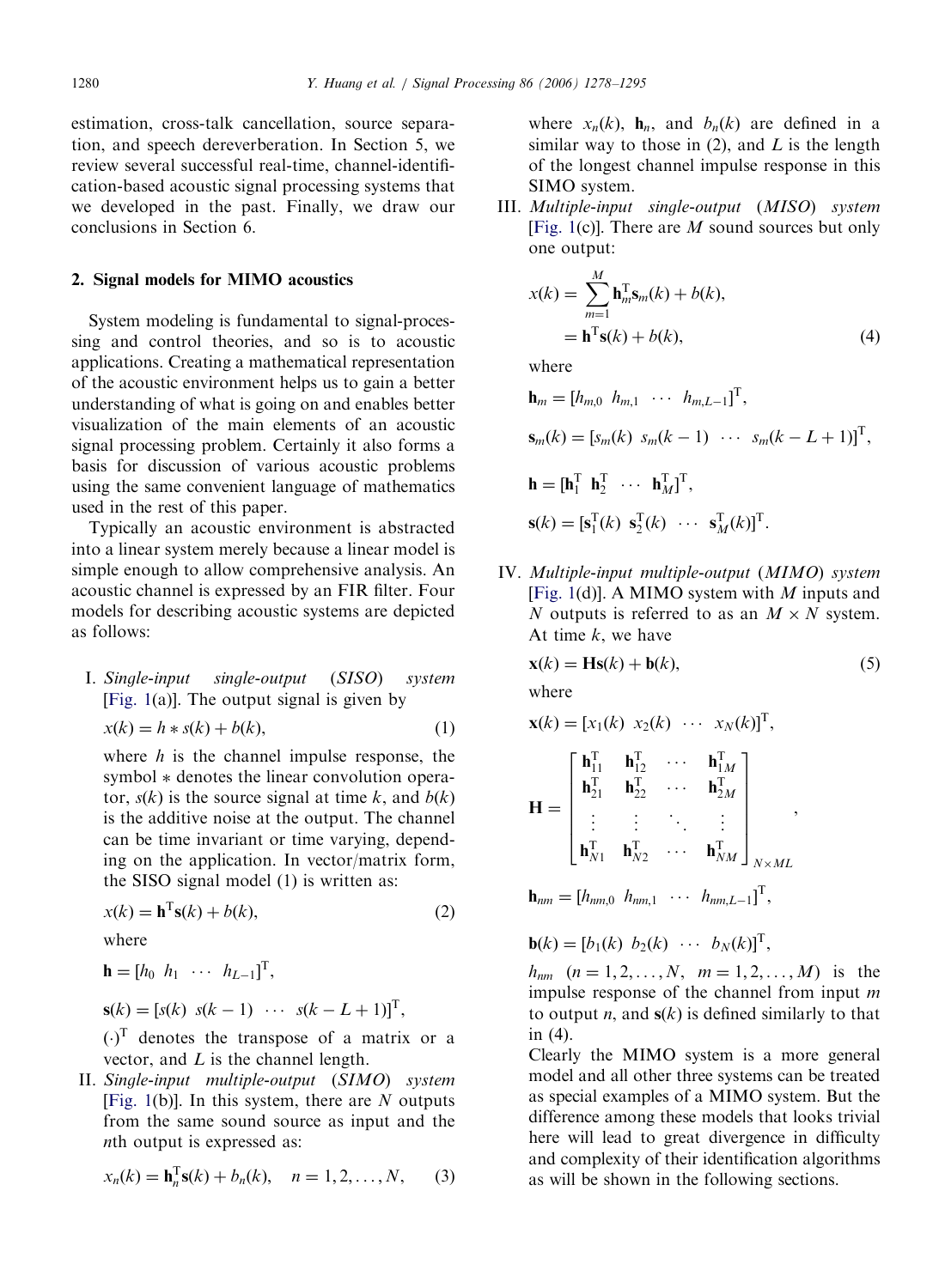<span id="page-3-0"></span>

Fig. 1. Four mathematical models for describing acoustic systems: (a) single-input single-output (SISO), (b) single-input multiple-output (SIMO), (c) multiple-input single-output (MISO), and (d) multiple-input multiple-output (MIMO) systems.

#### 3. Channel identification

In this section, we will briefly review channel identification technologies. We begin with traditional non-blind methods and then discuss more advanced blind algorithms.

# 3.1. Non-blind methods

System identification given the reference signal(s) is one of the oldest problems in signal processing. Its theory has been well developed but the adaptive implementation technique continues progressing. In the following, we will describe methods for identifying single-input (SISO and SIMO) and multipleinput (MISO and MIMO) systems separately.

# I. Single-input systems

Visibly, a SIMO system can be decomposed into M SISO systems and the identification of each SISO system is independent of each other. For a SISO system (2), we assume that the channel is time-invariant during the process of identification and the channel length  $L$  is known. Then we define the error signal at time  $k$  as follows;

$$
e(k) \triangleq x(k) - \hat{x}(k) = x(k) - \hat{\mathbf{h}}^{\mathrm{T}} \mathbf{s}(k),\tag{6}
$$

where  $\hat{\mathbf{h}} = [\hat{h}_0 \ \hat{h}_1 \ \cdots \ \hat{h}_{L-1}]^{\mathrm{T}}$ 

is the model filter. The mean-square error criterion with respect to the model filter is given by

$$
J(\hat{\mathbf{h}}) \triangleq E\{e^2(k)\},\tag{7}
$$

where  $E\{\cdot\}$  denotes mathematical expectation. The minimization of (7) leads to the well-known Wiener–Hopf equation [\[5\]](#page-15-0):

$$
\mathbf{R}_{ss}\hat{\mathbf{h}} = \mathbf{r}_{sx},\tag{8}
$$

where  $\mathbf{R}_{ss} = E\{s(k)s^{T}(k)\}\$ is the covariance matrix of the input signal of size  $L \times L$ , and  $\mathbf{r}_{sx} =$  $E{s(k)x(k)}$  is the cross-correlation vector of size  $L \times 1$  between the input and output. From (8), we see that if  $\mathbf{R}_{ss}$  is non-singular and therefore invertible (which is usually true for speech signals), the impulse response of a SISO (or SIMO) system can be easily determined as  $\hat{\mathbf{h}} = \mathbf{R}^{-1}_{ss} \mathbf{r}_{sx}.$ 

II. Multiple-input systems

The identification of a  $M \times N$  MIMO system can also be decomposed into  $N$  independent MISO identification, but this decomposition is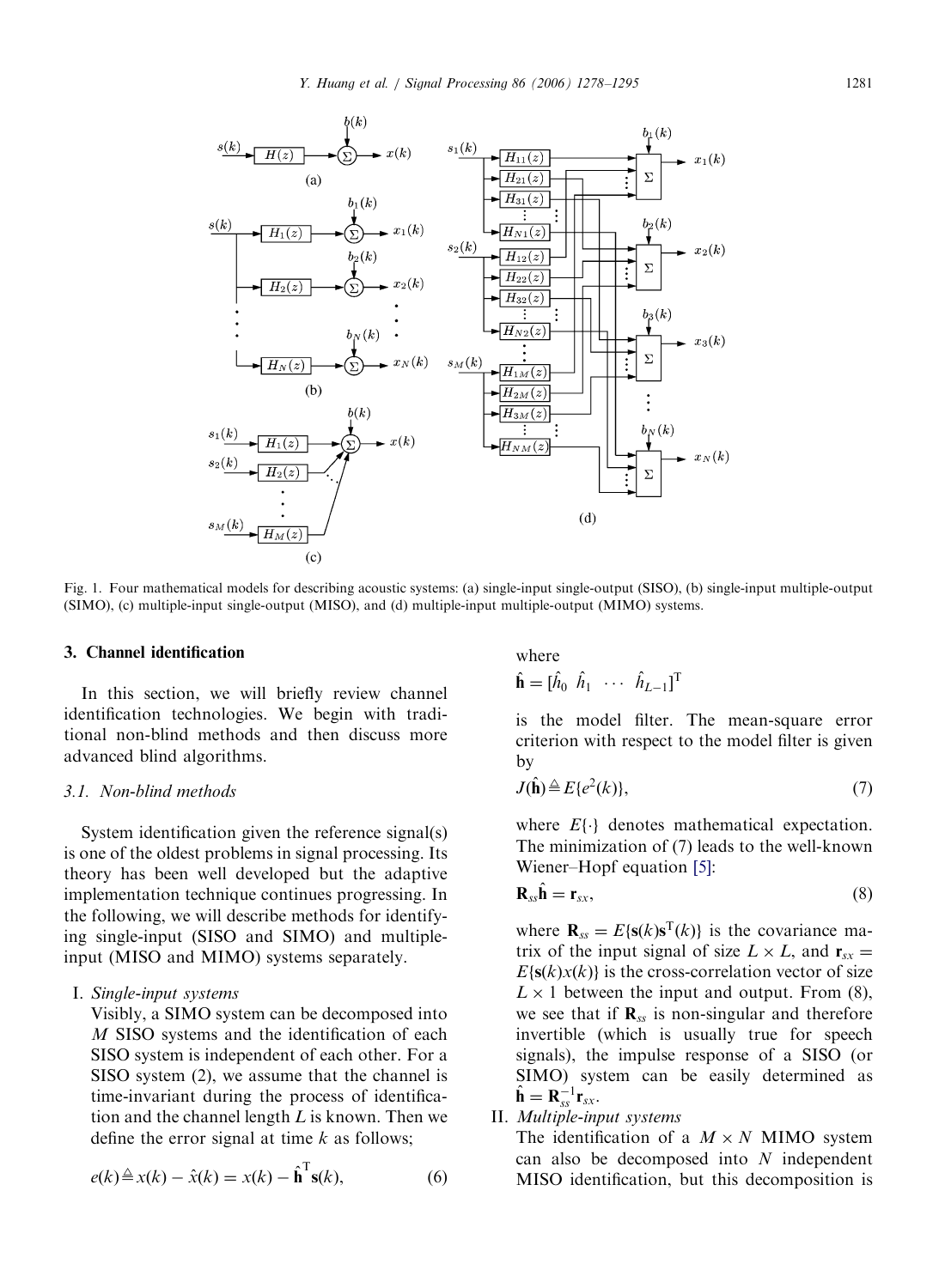not as obvious as that for single-input systems. Here we will develop the identification with respect to a MIMO system and then build its connection with that for MISO systems.

For the  $M \times N$  MIMO system given in (5), we define the error signal at time  $k$  as

$$
\mathbf{e}(k) \triangleq \mathbf{x}(k) - \hat{\mathbf{x}}(k) = \mathbf{x}(k) - \hat{\mathbf{H}}\mathbf{s}(k),\tag{9}
$$

where  $\hat{H}$  is the channel matrix for the model system defined similarly to  $H$  in  $(5)$ . Having written the error signal, we now define the meansquare error criterion with respect to the model system:

$$
J(\hat{\mathbf{H}}) \triangleq E\{\mathbf{e}^{\mathrm{T}}(k)\mathbf{e}(k)\}.
$$
 (10)

Taking the derivative of (10) with respect to  $\hat{H}$ 

$$
\frac{\partial J(\hat{\mathbf{H}})}{\partial \hat{\mathbf{H}}} = -2E\{\mathbf{e}(k)\mathbf{s}^{\mathrm{T}}(k)\}\tag{11}
$$

and equating the result to zero produces the multichannel Wiener–Hopf equations:

$$
\hat{\mathbf{H}}\mathbf{R}_{ss} = \mathbf{R}_{xs},\tag{12}
$$

system into 
$$
N
$$
 independent tasks of MISO identification.

As we explained previously for single-input systems, the input signal's autocorrelation matrix  $\mathbf{R}_{ss}$  needs to be non-singular so that a MISO or MIMO system can be identified. While for single-input acoustic systems this condition can be met in most practical cases, input signals are sometimes correlated or even perfectly coherent in a MISO or MIMO system. For example in a multichannel echo cancellation system, the loudspeaker signals are obtained from a common source in the transmitting room:

$$
s_n(k) = g_n * u(k), \quad n = 1, 2, ..., N,
$$
 (14)

where  $g_n$  is the impulse response between the source  $u(k)$  and the loudspeaker signal  $s_n(k)$ . It can be shown that

$$
\mathbf{s}(k) = \mathbf{G}_{\rm c}\mathbf{u}(k),\tag{15}
$$

,

where

$$
\mathbf{G}_{\mathrm{c}}=[\mathbf{G}_{\mathrm{c},1}^{\mathrm{T}} \ \ \mathbf{G}_{\mathrm{c},2}^{\mathrm{T}} \ \ \cdots \ \ \mathbf{G}_{\mathrm{c},M}^{\mathrm{T}}]_{ML \times (2L-1)}^{\mathrm{T}},
$$

$$
\begin{array}{ccccccccc}\ng_{m,0} & g_{m,1} & \cdots & g_{m,L-1} & 0 & \cdots & 0 \\
0 & g_{m,0} & \cdots & g_{m,L-2} & g_{m,L-1} & \cdots & 0 \\
\vdots & \ddots & \ddots & \vdots & \ddots & \ddots & \vdots \\
0 & \cdots & 0 & g_{m,0} & g_{m,1} & \cdots & g_{m,L-1} \n\end{array}
$$

$$
m=1,2,\ldots,M,
$$

 $\overline{1}$ 

 $\begin{array}{c|c|c|c|c} \hline \multicolumn{1}{|c|}{1} & \multicolumn{1}{|c|}{1} \\\hline \multicolumn{1}{|c|}{1} & \multicolumn{1}{|c|}{1} \\\hline \multicolumn{1}{|c|}{1} & \multicolumn{1}{|c|}{1} \\\hline \multicolumn{1}{|c|}{1} & \multicolumn{1}{|c|}{1} \\\hline \multicolumn{1}{|c|}{1} & \multicolumn{1}{|c|}{1} \\\hline \multicolumn{1}{|c|}{1} & \multicolumn{1}{|c|}{1} \\\hline \multicolumn{1}{|c|}{1} & \mult$ 

 $\mathbf{G}_{\mathrm{c},m}=% \begin{bmatrix} \omega_{0}-i\frac{\gamma_{\mathrm{c}}}{2} & g_{\mathrm{c},m} & g_{\mathrm{c},m} & g_{\mathrm{c},m} & g_{\mathrm{c},m} & g_{\mathrm{c},m} \end{bmatrix} \label{G}$ 

where  $\mathbf{R}_{ss} = E\{s(k)s^{T}(k)\}\$ is of size  $ML \times ML$ and  $\mathbf{R}_{xs} = E\{\mathbf{x}(k)\mathbf{s}^{\mathrm{T}}(k)\}\$ is of size  $N \times ML$ .

It can easily be seen that the multichannel Wiener–Hopf  $(12)$  can be written as N independent Wiener–Hopf equations, each one corresponding to a MISO system:

$$
\hat{\mathbf{h}}_n^{\mathrm{T}} \mathbf{R}_{ss} = \mathbf{r}_{x_n s}^{\mathrm{T}}, \quad n = 1, 2, \dots, N,
$$
\n(13)

where  $\hat{\mathbf{h}}_{n}^{\text{T}}$  is the *n*th row of matrix  $\hat{\mathbf{H}}$  and  $\mathbf{r}_{x_n s} =$  $E{x_n(k)s(k)}$  is the cross-correlation vector between the nth output and the input (which is also the *n*th row of matrix  $\mathbf{R}_{xs}$ ). This result implies that minimizing  $J(H)$  is equivalent to minimizing each  $E\{e_n^2(k)\}\$  independently. This means that the identification of the MISO subsystem at one MIMO output is completely independent of the others and we can decompose the identification of a  $M \times N$  MIMO are convolutive matrices (subscript c), and

$$
\mathbf{u}(k) = [u(k) \ u(k-1) \ \cdots \ u(k-L+1) \ \cdots \ u(k-2L+2)]_{(2L-1)\times 1}^{T}.
$$

Therefore, the autocorrelation matrix of the loudspeaker signals is given by

$$
\mathbf{R}_{ss} = E\{\mathbf{s}(k)\mathbf{s}^{\mathrm{T}}(k)\} = \mathbf{G}_{c}E\{\mathbf{u}(k)\mathbf{u}^{\mathrm{T}}(k)\}\mathbf{G}_{c}^{\mathrm{T}}
$$

$$
= \mathbf{G}_{c}\mathbf{R}_{uu}\mathbf{G}_{c}^{\mathrm{T}}, \qquad (16)
$$

and its rank is bounded by

$$
rank(\mathbf{R}_{ss}) \leqslant rank(\mathbf{R}_{uu}) \leqslant 2L - 1. \tag{17}
$$

As a result,  $\mathbf{R}_{ss}$  is singular and the multiple-input system cannot be uniquely identified. Since the dimension of  $\mathbf{R}_{ss}$ 's null space depends on the number of inputs and is equal to  $ML (2L - 1) = (M - 2)L + 1$ , this problem (referred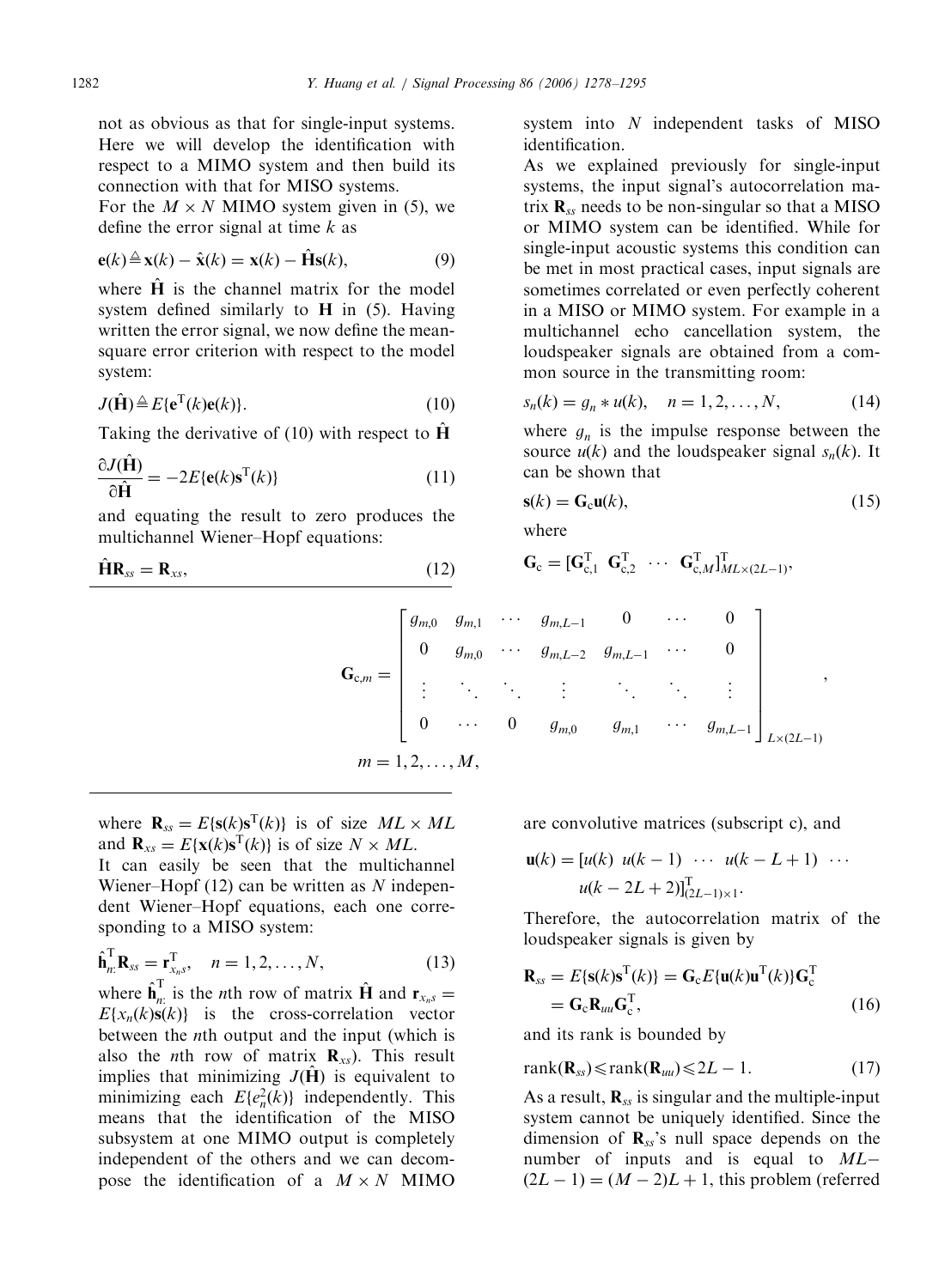to as the non-uniqueness problem in multichannel echo cancellation algorithms) becomes worse as M increases.

## 3.2. Blind multichannel identification

The innovative idea of identifying a system without reference signals was first proposed by Sato in [\[6\]](#page-15-0). Early studies of blind channel identification and equalization focused primarily on higher (than second) order statistics (HOS) based methods. Because HOS cannot be accurately computed from a small number of observations, slow convergence is the critical drawback of all existing HOS methods. In addition, a cost function based on the HOS is barely concave and an HOS algorithm can be misled to a local minimum by corrupting noise in the observations. Therefore, after it was recognized that the problem can be solved in the light of only second-order statistics of system outputs [\[7\]](#page-15-0), the focus of the blind channel identification research has shifted to SOS methods. Here we will briefly review only SOS algorithms that are applicable to real-time acoustic signal processing systems.

Using SOS to blindly identify a system requires that the number of outputs would be greater than the number of inputs. As a result, our discussion is with respect to only SIMO and MIMO systems.

#### I. SIMO systems

A SIMO system can be blindly identified using only SOS of the system's output if the following two conditions (one on the channel diversity and the other on the input signals) are met [\[8\]](#page-15-0):

- 1. The polynomials formed from  $h_n$  (*n* =  $1, 2, \ldots, N$  are co-prime, i.e., the channel transfer functions  $H_n(z)$  do not share any common zeros;
- 2. The autocorrelation matrix  $\mathbf{R}_{ss} = E\{\mathbf{s}(k)\mathbf{s}^{\mathrm{T}}(k)\}\$ of the input signal is of full rank (such that the SIMO system can be fully excited).

There are many ways to approach the principle of blind multichannel identification. Presented here is one that we used in our own research. For a SIMO system as described in Section 2–II, the vector of channel impulse responses lies in the null space of the cross-correlation-like matrix of system outputs [\[9\]](#page-15-0)

$$
\mathbf{R}_{x+}\mathbf{h}=\mathbf{0},\tag{18}
$$

where

$$
\mathbf{R}_{x+} = \begin{bmatrix} \sum_{n \neq 1} \mathbf{R}_{x_n x_n} & -\mathbf{R}_{x_2 x_1} & \cdots & -\mathbf{R}_{x_N x_1} \\ -\mathbf{R}_{x_1 x_2} & \sum_{n \neq 2} \mathbf{R}_{x_n x_n} & \cdots & -\mathbf{R}_{x_N x_2} \\ \vdots & \vdots & \ddots & \vdots \\ -\mathbf{R}_{x_1 x_N} & -\mathbf{R}_{x_2 x_N} & \cdots & \sum_{n \neq N} \mathbf{R}_{x_n x_n} \end{bmatrix},
$$

$$
\mathbf{h} = [\mathbf{h}_1^{\mathrm{T}} \ \mathbf{h}_2^{\mathrm{T}} \ \cdots \ \mathbf{h}_N^{\mathrm{T}}]^{\mathrm{T}},
$$
  

$$
\mathbf{R}_{x_i x_j} = E\{\mathbf{x}_i(k)\mathbf{x}_j^{\mathrm{T}}(k)\}, \quad i, j = 1, 2, \dots, N, \text{ and}
$$

$$
\mathbf{x}_n(k) = [x_n(k) \ x_n(k-1) \ \cdots \ x_n(k-L+1)]^T,
$$
  
\n
$$
n = 1, 2, ..., N.
$$

If the SIMO system is blindly identifiable, the matrix  $\mathbf{R}_{x+}$  is rank deficient by 1 (in the absence of noise) and the channel impulse responses can be uniquely determined. When additive noise is present, **h** would be the eigenvector of  $\mathbf{R}_{x+}$ corresponding to its smallest eigenvalue (here we assume that the noise is incoherent or uncorrelated and weaker than source signals). Note that the estimated channel impulse response vector is aligned to the true one, but up to a scale.

A simple way to develop an adaptive implementation is to take advantage of the cross relations among the outputs [\[10\].](#page-15-0) By following the fact that

$$
x_i * h_j = s * h_i * h_j = x_j * h_i,i,j = 1,2,..., N, i \neq j,
$$
 (19)

we have, in the absence of noise, the following cross relation at time k:

$$
\mathbf{x}_i^{\mathrm{T}}(k)\mathbf{h}_j = \mathbf{x}_j^{\mathrm{T}}(k)\mathbf{h}_i, \quad i, j = 1, 2, \dots, N, \quad i \neq j.
$$
\n(20)

When noise is present and/or the estimate of channel impulse responses is deviated from the true value, an a priori error signal is produced:

$$
e_{ij}(k+1) = \mathbf{x}_i^{\mathrm{T}}(k+1)\hat{\mathbf{h}}_j(k) - \mathbf{x}_j^{\mathrm{T}}(k+1)\hat{\mathbf{h}}_i(k),
$$
  

$$
i, j = 1, 2, ..., N,
$$
 (21)

where  $\hat{\mathbf{h}}_i(k)$  is the model filter for the *i*th channel at time  $k$ . In order to avoid the trivial estimate of all zero elements, a unit-norm constraint is imposed on

$$
\hat{\mathbf{h}}(k) = [\hat{\mathbf{h}}_1^{\mathrm{T}}(\mathbf{k}) \ \hat{\mathbf{h}}_2^{\mathrm{T}}(\mathbf{k}) \ \cdots \ \hat{\mathbf{h}}_N^{\mathrm{T}}(\mathbf{k})]^{\mathrm{T}},
$$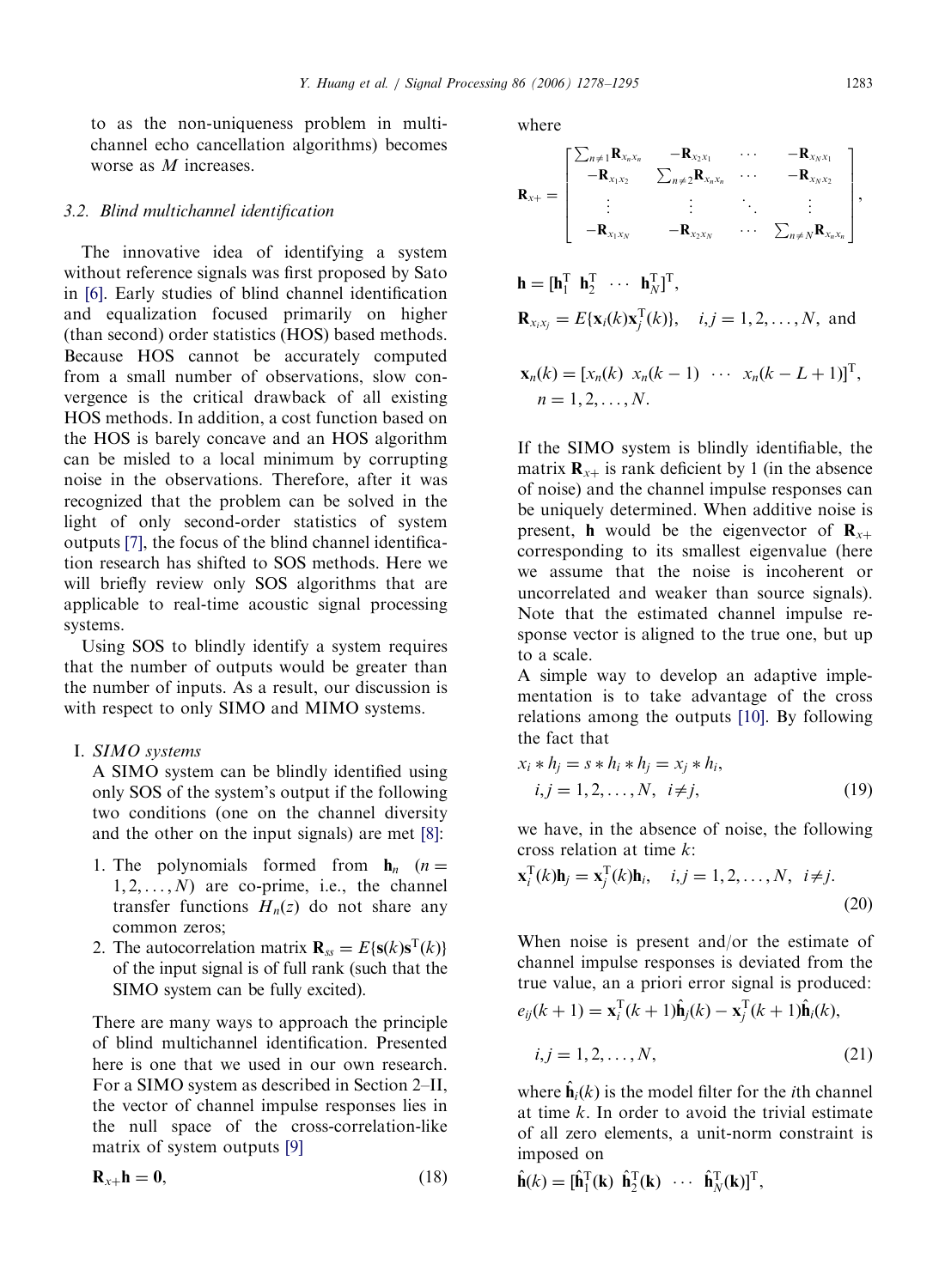leading to the normalized error signal

$$
\varepsilon_{ij}(k+1) = e_{ij}(k+1)/\|\hat{\mathbf{h}}(k)\|.
$$

Accordingly, the cost function is formulated as:

$$
J(k+1) \triangleq \sum_{i=1}^{N-1} \sum_{j=i+1}^{N} \varepsilon_{ij}^{2}(k+1),
$$
 (22)

and the update equation of the multichannel LMS (MCLMS) algorithm is deduced as follows [\[10\]:](#page-15-0)

$$
\hat{\mathbf{h}}(k+1) = \hat{\mathbf{h}}(k) - \mu \nabla J(k+1),\tag{23}
$$

where  $\mu$  is a small positive step size,

$$
\nabla J(k+1) = \frac{\partial J(k+1)}{\partial \hat{\mathbf{h}}(k)}
$$
  
= 
$$
\frac{2[\tilde{\mathbf{R}}_{x+}(k+1)\hat{\mathbf{h}}(k) - J(k+1)\hat{\mathbf{h}}(k)]}{\|\hat{\mathbf{h}}(k)\|^2},
$$
(24)

$$
\tilde{\mathbf{R}}_{x+}(k) = \begin{bmatrix}\n\sum_{n \neq 1} \tilde{\mathbf{R}}_{x_n x_n}(k) & -\tilde{\mathbf{R}}_{x_2 x_1}(k) & \cdots & -\tilde{\mathbf{R}}_{x_M x_1}(k) \\
-\tilde{\mathbf{R}}_{x_1 x_2}(k) & \sum_{n \neq 2} \tilde{\mathbf{R}}_{x_n x_n}(k) & \cdots & -\tilde{\mathbf{R}}_{x_N x_2}(k) \\
\vdots & \vdots & \ddots & \vdots \\
-\tilde{\mathbf{R}}_{x_1 x_N}(k) & -\tilde{\mathbf{R}}_{x_2 x_N}(k) & \cdots & \sum_{n \neq N} \tilde{\mathbf{R}}_{x_n x_n}(k)\n\end{bmatrix}
$$

and  $\tilde{\mathbf{R}}_{x_i x_j}(k) = \mathbf{x}_i(k) \mathbf{x}_j^{\mathrm{T}}(k), i, j = 1, 2, \dots, N,$  is an instantaneous estimate of the correlation.

# II. MIMO systems

Blind identification of a MIMO FIR system with  $N > M$  is not just more complicated. Actually it is much more difficult or might be unfeasible. We will review the fundamentals and comment on the state-of-the-art techniques beginning with a close examination of the SOS of the MIMO system outputs given by  $(5)$ :

$$
\mathbf{R}_{xx}(\kappa) \triangleq E\{\mathbf{x}(k)\mathbf{x}^{\mathrm{T}}(k-\kappa)\} = \mathbf{H}\mathbf{R}_{ss}(\kappa)\mathbf{H}^{\mathrm{T}} + \mathbf{R}_{bb}(\kappa),
$$
\n(25)

where  $\kappa \geq 0$  is a delay,

$$
\mathbf{R}_{ss}(\kappa) \triangleq E\{\mathbf{s}(k)\mathbf{s}^{\mathrm{T}}(k-\kappa)\}_{ML\times ML}, \text{ and}
$$

$$
\mathbf{R}_{bb}(\kappa) \triangleq E\{\mathbf{b}(k)\mathbf{b}^{\mathrm{T}}(k-\kappa)\}_{N\times N}.
$$

Assuming that the inputs are uncorrelated with each other and with the noise as well, and the noise signals are white and spatially uncorrelated, we then get

$$
\mathbf{R}_{s_i s_j}(\kappa) \stackrel{\Delta}{=} E\{\mathbf{s}(k)\mathbf{s}^{\mathrm{T}}(k-\kappa)\}
$$
  
= **0**, if  $i \neq j$   $(i,j = 1, 2, ..., M)$  or  $\kappa \geq L$ ,

$$
(26)
$$

$$
\mathbf{R}_{bb}(\kappa) = \delta(\kappa)\sigma_b^2 \mathbf{I}_{N \times N},\tag{27}
$$

where  $\delta(\kappa)$  is the delta function,  $\sigma_b^2$  is the noise power, and I is the identity matrix.

Let us first examine the simplest MIMO system with memoryless channels and with white inputs of the same power  $\sigma_s^2$ . In this case, only  $\mathbf{R}_{xx}(0)$  is not equal to 0 and we get

$$
\mathbf{R}_{xx}(0) = \sigma_s^2 \mathbf{H} \mathbf{H}^{\mathrm{T}} + \sigma_b^2 \mathbf{I}.
$$
 (28)

By singular value decomposition (SVD), the matrix H of size  $N \times M$  can be written as a

product

 $\overline{1}$  $\overline{1}$  $\overline{1}$  $\overline{1}$  $\overline{1}$  $\overline{1}$  $\overline{1}$ ,

$$
\mathbf{H} = \mathbf{U}\mathbf{D}\mathbf{V}^{\mathrm{T}},\tag{29}
$$

where  $U$  and  $V$  are unitary matrices  $(\mathbf{U}^{\mathrm{T}}\mathbf{U} = \mathbf{U}\mathbf{U}^{\mathrm{T}} = \mathbf{I}_{N\times N}, \quad \mathbf{V}^{\mathrm{T}}\mathbf{V} = \mathbf{V}\check{\mathbf{V}}^{\mathrm{T}} = \mathbf{I}_{M\times M}),$ and  $\mathbf{D} = \text{diag}(\lambda_1, \lambda_2, \dots, \lambda_M)$  is an  $N \times M$  diagonal matrix where  $\lambda_1 \geq \lambda_2 \geq \cdots \geq \lambda_M > 0$  (here, H is assumed to be irreducible, i.e., H has full column rank). Using this decomposition, we obtain

$$
\mathbf{H}\mathbf{H}^{\mathrm{T}} = \mathbf{U}\mathbf{D}\mathbf{D}^{\mathrm{T}}\mathbf{U}^{\mathrm{T}} = \mathbf{U}_{1:M}\mathbf{D}_{\mathrm{c}}^2\mathbf{U}_{1:M}^{\mathrm{T}},\tag{30}
$$

where  $U_{1:M}$  is an  $N \times M$  matrix collecting the first M orthonormal columns of U and  $D_c =$  $diag(\lambda_1, \lambda_2, \ldots, \lambda_M)$  is an  $M \times M$  diagonal matrix by cropping D.

The eigenvalue decomposition (EVD) of  $\mathbf{R}_{xx}(0)$ is therefore expressed:

$$
\mathbf{R}_{xx}(0) = \mathbf{U} \mathbf{D}_x^2 \mathbf{U}^{\mathrm{T}},\tag{31}
$$

where  $\mathbf{D}_x^2 = \text{diag}(\lambda_{x,1}^2, \lambda_{x,2}^2, \dots, \lambda_{x,N}^2)$  is a diagonal matrix with  $\lambda_{x,1}^{2} \geq \lambda_{x,2}^{2} \geq \cdots \geq \lambda_{x,N}^{2} > 0$  and,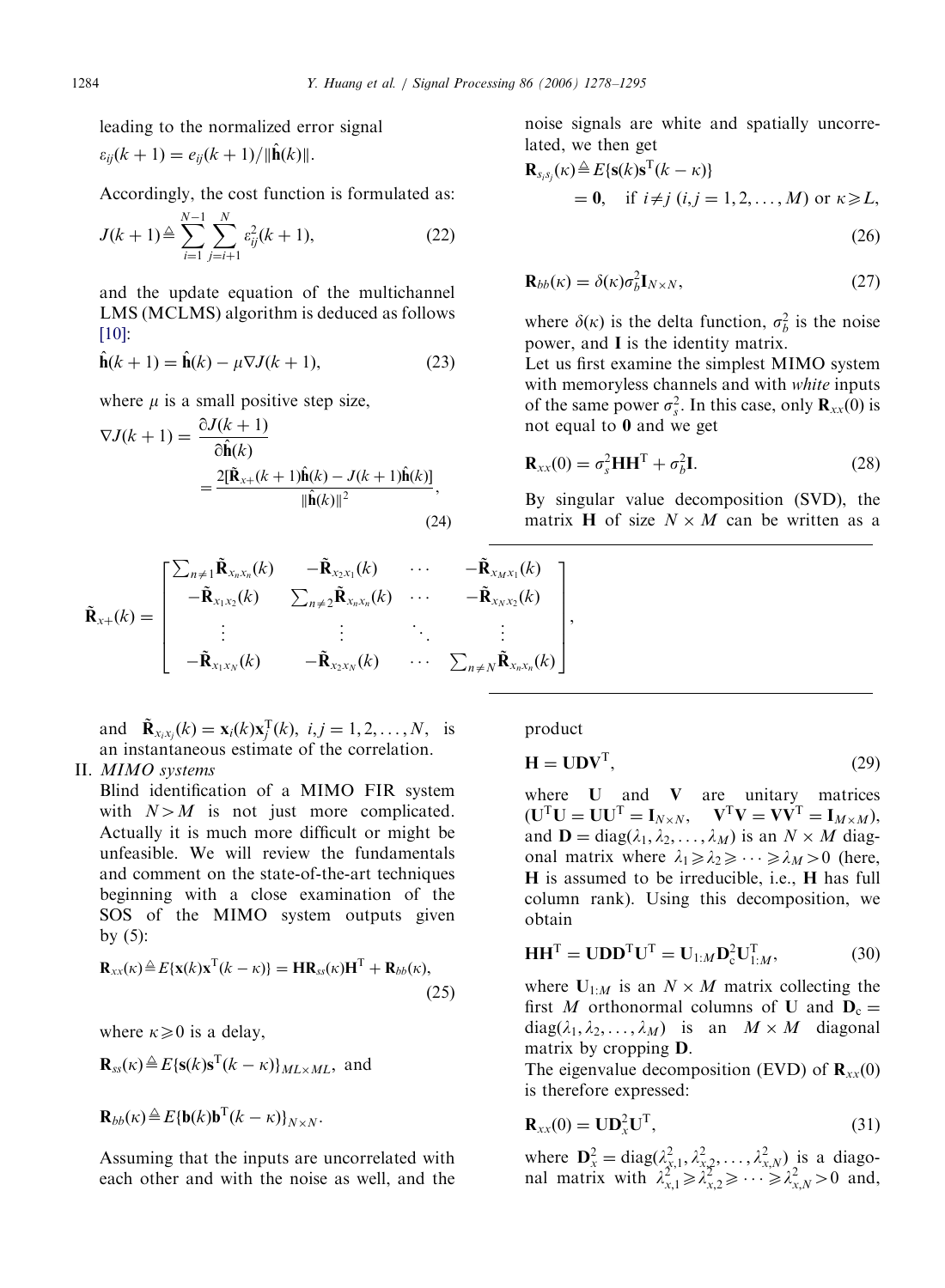from (28), (30), and (31),

$$
\lambda_{x,n}^2 = \begin{cases} \sigma_s^2 \lambda_n^2 + \sigma_b^2, & n = 1, 2, ..., M \\ \sigma_b^2, & n = M + 1, ..., N. \end{cases}
$$
 (32)

Therefore, it is straightforward to determine the variance of the noise: the smallest eigenvalue of the received signal covariance matrix is equal to  $\sigma_b^2$ . Furthermore, the unitary matrix U in the EVD of  $\mathbf{R}_{xx}(0)$  is the same as the left unitary matrix of the SVD of H.

Define the following matrices:

$$
\overrightarrow{\mathbf{R}}_{XX}(0) \triangleq (\mathbf{R}_{XX}(0) - \lambda_{X,N}^2 \mathbf{I}_{N \times N}) = \mathbf{H} \mathbf{H}^{\mathrm{T}}
$$
\n
$$
= \mathbf{U}_{1:M} \mathbf{D}_{c}^2 \mathbf{U}_{1:M}^{\mathrm{T}}, \tag{33}
$$

$$
\vec{\mathbf{H}} \triangleq \mathbf{U}_{1:M} \mathbf{D}_{c}.
$$
 (34)

Then we have

$$
\vec{\mathbf{R}}_{xx}(0) = \vec{\mathbf{H}} \vec{\mathbf{H}}^{\text{T}}.
$$
 (35)

It is easy to determine  $\vec{H}$  from  $\mathbf{R}_{xx}(0)$ . But the fact that  $\mathbf{R}_{xx}(0) = \mathbf{H}\mathbf{H}^{\mathrm{T}} = \mathbf{H}\mathbf{H}$  does not imply that  $H$  is equal to  $H$ . The only thing that we can say is that:

$$
\vec{H} = HV, \tag{36}
$$

where  $V$  is a unitary matrix. Equating (36) and (34), we see that this unitary matrix is, in fact, the right unitary matrix of the SVD of H.

Clearly from the above analysis, using SOS only, we are able to determine the left unitary matrix  $U_{1:M}$  and the diagonal matrix  $D_c$ , but not the right unitary matrix V, of the SVD of H. This means that H can be determined up to an  $M \times$ M unitary matrix, which is not acceptable for the blind identification problem. The channel matrix H of a MIMO system that is claimed to be blindly identifiable needs to be determined up to only scaling and permutation. Consequently, a memoryless MIMO system with white, uncorrelated inputs of the same power is not blindly identifiable using SOS only. The question would then naturally arise as to what MIMO systems can be blindly identified.

It is already known that a memoryless, irreducible MIMO system with spatially white noise is blindly identifiable using SOS only in two circumstances:

- the input signals are uncorrelated but with distinct power [\[11\];](#page-15-0) or
- the input signals are quasi-stationary [\[12\].](#page-16-0)

For blind identification of a MIMO system with memory (convolutive channels), a common approach is to transform the signal model into the frequency domain such that the MIMO system is decomposed into a number of memoryless MIMO systems at different frequency points whose blind identifications are independent. The motivation of this approach is to simplify the problem and reduce the complexity of its solution. However, this approach has a fundamental problem termed permutation inconsistency. This arises because independent blind MIMO identifications at different frequency points are only unique up to scaling and possibly different permutation. There are also attempts to solve this problem of blindly identifying a convolutive MIMO system in the time domain [\[13\]](#page-16-0), leading to extremely complicated implementations with intensive computational complexity. Although some filtering processing can be carried out in the frequency domain, it can only mildly reduce the complexity since major operations are caused by manipulation of matrices with a very large dimension. Intuitively, time-domain (or fullband) approaches might have less permutation inconsistency problems. But it lacks rigorous proof and has not yet been well understood nor accepted whether time-domain approaches can inherently overcome this ambiguity in permutation. It is our belief that blind MIMO identification is still an unsolved challenge and we look forward to breakthroughs.

## 3.3. Frequency-domain adaptive implementations

Adaptive filters play an increasingly important role in channel identification since they can identify and track unknown and time-varying systems. Time-domain adaptive algorithms, like the classical least mean square (LMS) [\[14,15\]](#page-16-0) and recursive leastsquares (RLS) [\[5\],](#page-15-0) have been well developed and widely used in various signal processing systems. Adaptive filtering in the frequency domain, ever since its first introduction by Dentino et al. [\[16\]](#page-16-0) has progressed rapidly and has become an essential constituent of adaptive filter theory. Although the idea of implementing an adaptive filter in the frequency domain by taking advantage of the fast Fourier transform (FFT) is easy to understand, the derivation has been thought quite intricate until [\[17\]](#page-16-0). Since then, a number of frequency-domain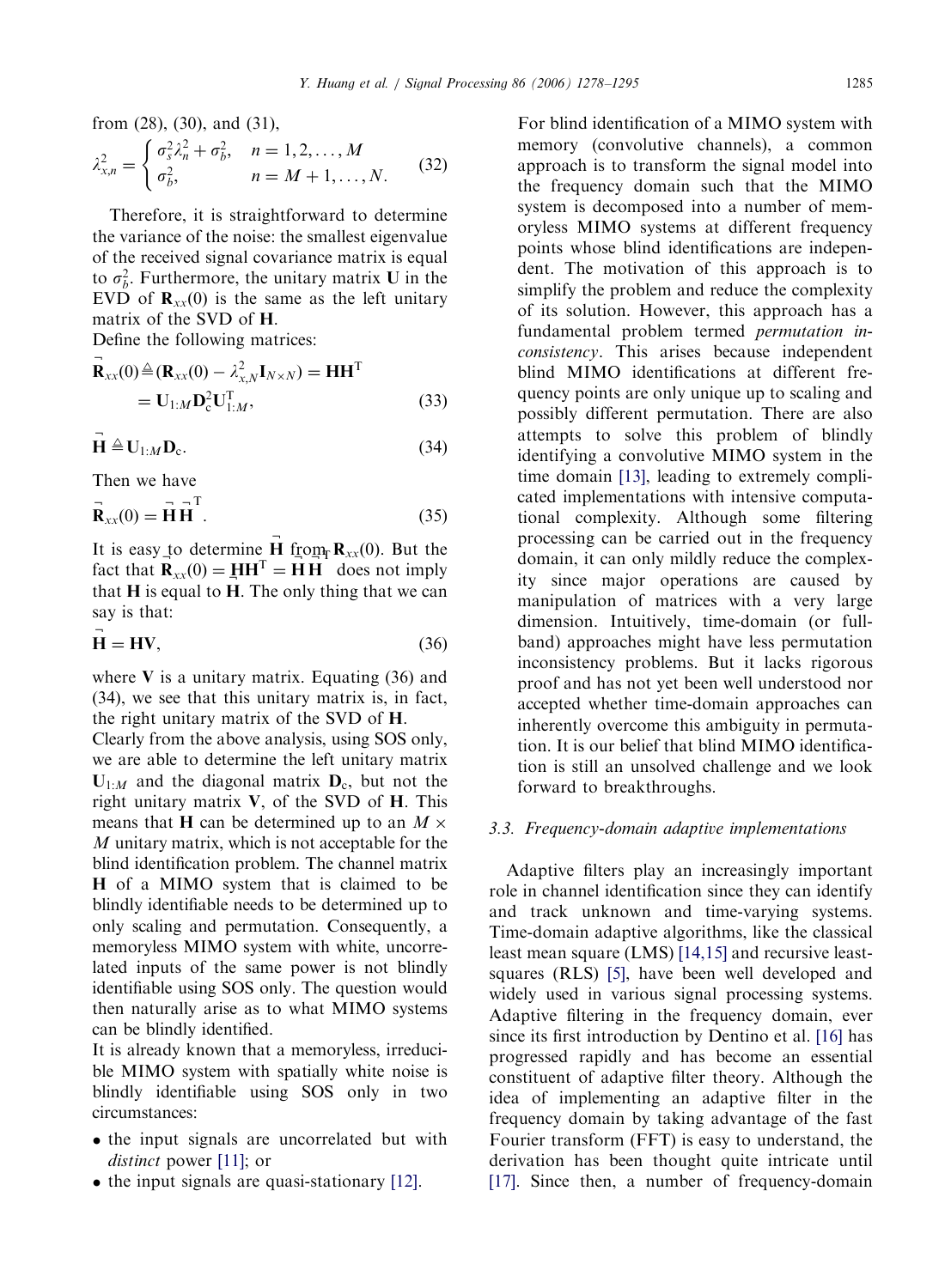<span id="page-8-0"></span>adaptive channel identification algorithms have been proposed for such applications as multichannel echo cancellation [\[18\]](#page-16-0) and time delay estimation [\[19,20\].](#page-16-0) Due to space limitations, we cannot detail the discussion on this important topic but would like to refer the interested readers to the above references and the references therein.

## 4. Applications of acoustic MIMO identification

In this section we discuss five applications of acoustic MIMO identification and use them as examples to explain why acoustic MIMO identification techniques are essential for various acoustic signal processing problems.

## 4.1. Acoustic echo cancellation

Acoustic echo is produced by voice coupling between the earpiece or loudspeaker and microphone in handsets and hands-free devices [\[21\].](#page-16-0) In a long-distance communication system, acoustic echoes are exacerbated by inherent transmission delays, and would significantly lower the call quality. When the delay approaches a quarter of a second, most people find it difficult to carry on a normal conversation [\[22\]](#page-16-0). Full-duplex telecommunication was impossible until the birth of echo cancellation theory given by Bell Labs researchers in the 1960s [\[23–25\]](#page-16-0).

In the center of any echo cancellation system sits an adaptive filter as shown in Fig. 2(a), attempting to dynamically identify the acoustic environment that causes echoes. As long as we can obtain an accurate mathematical representation of the echo path, it would be straightforward to generate a good estimate of the echo and subtract it from the microphone signal. Since reference signals are available in this problem, non-blind methods are readily usable. However, we still have a long way to go before reaching the point of designing a practical system achieving acceptable results in various acoustic environments. Acoustic echo cancellation is an important application of MIMO identification



Fig. 2. Illustration of (a) single-channel and (b) multichannel acoustic echo cancellation systems.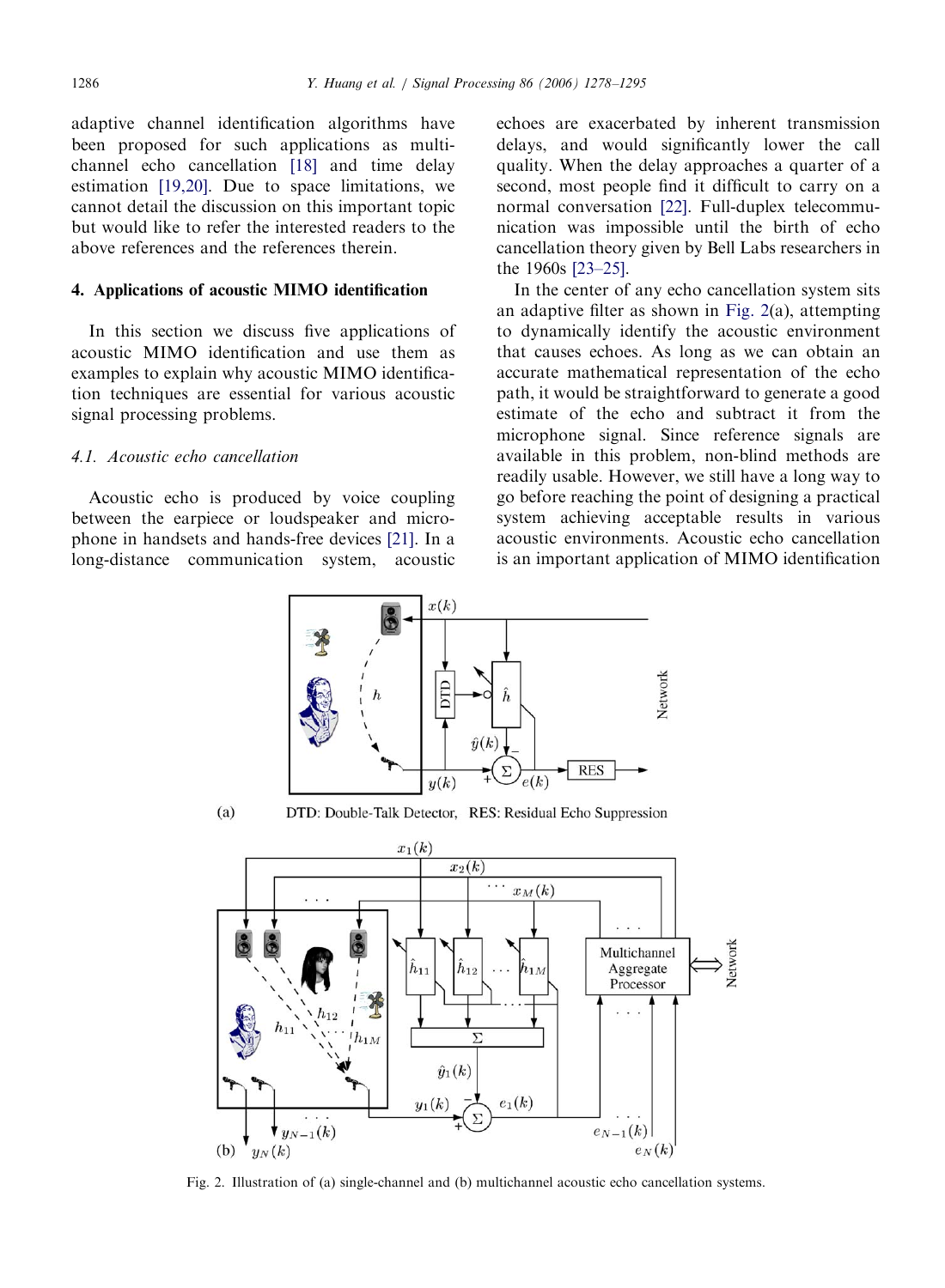and in turn has greatly promoted the development of adaptive filtering and system identification theories.

The growth of bandwidth for data transmission makes the demand for immersive experience more reasonable in the future. As a result, multiple (at least stereo) audio channels have to be included as shown in [Fig. 2](#page-8-0)(b) and multichannel (including stereo) echo cancellation (MEC) becomes imperative. Different from a traditional single-channel system, an MEC system has the non-uniqueness problem as explained before. Furthermore, for an MEC system, more impulse responses and more filter coefficients need to be determined. Therefore, a successful design requires that the adaptive filters converge faster to the true channel impulse responses. For a good survey and analysis of the MEC problem, the readers can refer to a widely cited paper [\[26\]](#page-16-0) and the references therein.

#### 4.2. Time delay estimation

Time delay estimation (TDE) is essential to many array and multichannel signal processing technologies. Relative time delay of arrival between two microphone signals might be the most important parameter, but at most is only one of many parameters of a multichannel acoustic system. Without directly identifying the surrounding acoustic environment, people have used a simplified model of the acoustic system, where only propagation attenuation and delay are considered, as shown in Fig. 3(a). With this model, the generalized crosscorrelation (GCC) algorithm was developed [\[27\]](#page-16-0) and is still widely used. But the GCC method cannot cope well with room reverberation since the openspace model is obviously unrealistic in a reverberant enclosure. If a realistic reverberant acoustic model is

used and the multichannel system can be blindly identified, the relative time delays of arrival can be easily determined. This idea leads to the eigenvalue decomposition algorithm for two channels [\[28,29\]](#page-16-0) and the multichannel LMS algorithm for multiple channels [\[10\]](#page-15-0) for time delay estimation in reverberant environments. This idea is adopted more and more by researchers and engineers around the world.

## 4.3. Crosstalk cancellation

To deliver virtual sound to a single listener, either a headphone can be used or with loudspeakers a crosstalk cancellation system can let the listener enjoy a lifelike acoustic interface without wearing any cumbersome devices. A crosstalk cancellation system is illustrated in [Fig. 4](#page-10-0) [\[30\].](#page-16-0) The desired virtual sound effect would be obtained if  $s<sub>L</sub>(k)$  and  $s_{\rm R}(k)$  are delivered exactly to the listener's left and right ears, respectively. But due to the room acoustics, if those two signals are played out through two loudspeakers, the listener's left (right) ear will hear signals from  $s_R(k)$  ( $s_L(k)$  respectively) and the virtual sound effect would be impaired. The crosstalk cancellation system processes  $s_L(k)$  and  $s_R(k)$  with a group of g filters to get two loudspeaker signals  $x_m(k)$  ( $m = 1, 2$ ) such that  $y_L(k) = s_L(k)$ and  $y_R(k) = s_R(k)$ , i.e., the crosstalk signals are canceled.

Finding the filters  $g_{i\text{L}}$  and  $g_{i\text{R}}$   $(i = 1, 2)$  in a crosstalk cancellation system requires accurate knowledge of the room acoustic system with the four impulse responses from two loudspeaker to two ears being determined. Therefore acoustic MIMO identification technique plays an important role in the design of a crosstalk cancellation system. If the estimates of the channel impulse responses are



Fig. 3. Time delay estimation in two different acoustic environments: (a) open space with no room reverberation and (b) enclosure with considerable room reverberation.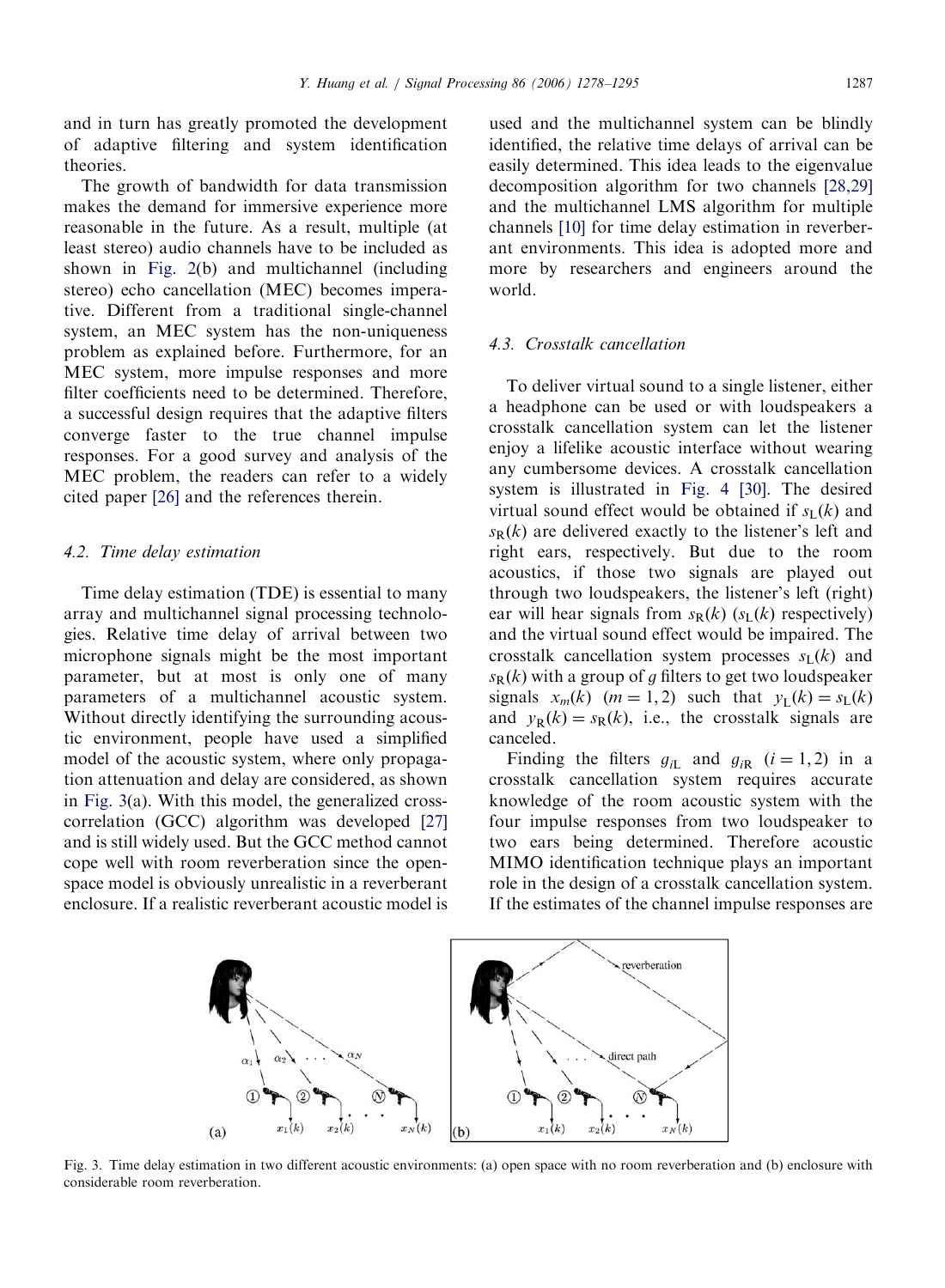<span id="page-10-0"></span>

Fig. 4. Schematic diagram of a crosstalk cancellation system.



Fig. 5. Two classes of conventional techniques for source separation: (a) beamforming and (b) blind source separation.

inaccurate, the ideal virtual sound effect cannot be achieved. In addition, since acoustic impulse responses would change with the location of the listener, the performance of all crosstalk cancellation systems is critically dependent on whether the listener is in the fixed design position, the so-called "sweet-spot." The readers can refer to [\[31,32\],](#page-16-0) and references therein for detailed discussions of the problem of acoustic crosstalk cancellation.

#### 4.4. Source separation

Recently, source separation has received increasing attention since it can potentially be applied in a number of speech processing and communication systems. In the problem of source separation, we have multiple talkers and microphones, naturally forming an acoustic MIMO system. Since very little is known about the source signals, identifying such a system is extremely difficult as explained in Section 3.2. Alternatively, researchers have in the past tackled this problem without first trying to identify the acoustic MIMO system.

As a part of our daily experience, we know that distinguishing and even separating components of a mixture or collection depends on their distinctions. In a multi-talker environment, the sound sources are different in location and statistics in addition to spectrum, which leads to two different categories of source separation methods in the literature: beamforming and blind source separation (BSS).

Beamforming is a form of spatial filtering that enhances the signal from a specified ''look direction'' and attenuates signals that propagate from other directions [\[33\],](#page-16-0) as shown in Fig. 5(a). Therefore a beamformer cannot only separate multiple sound sources in different directions with respect to the microphone array but also suppress reverberation. However, in practice its performance is limited by a number of factors. Beamforming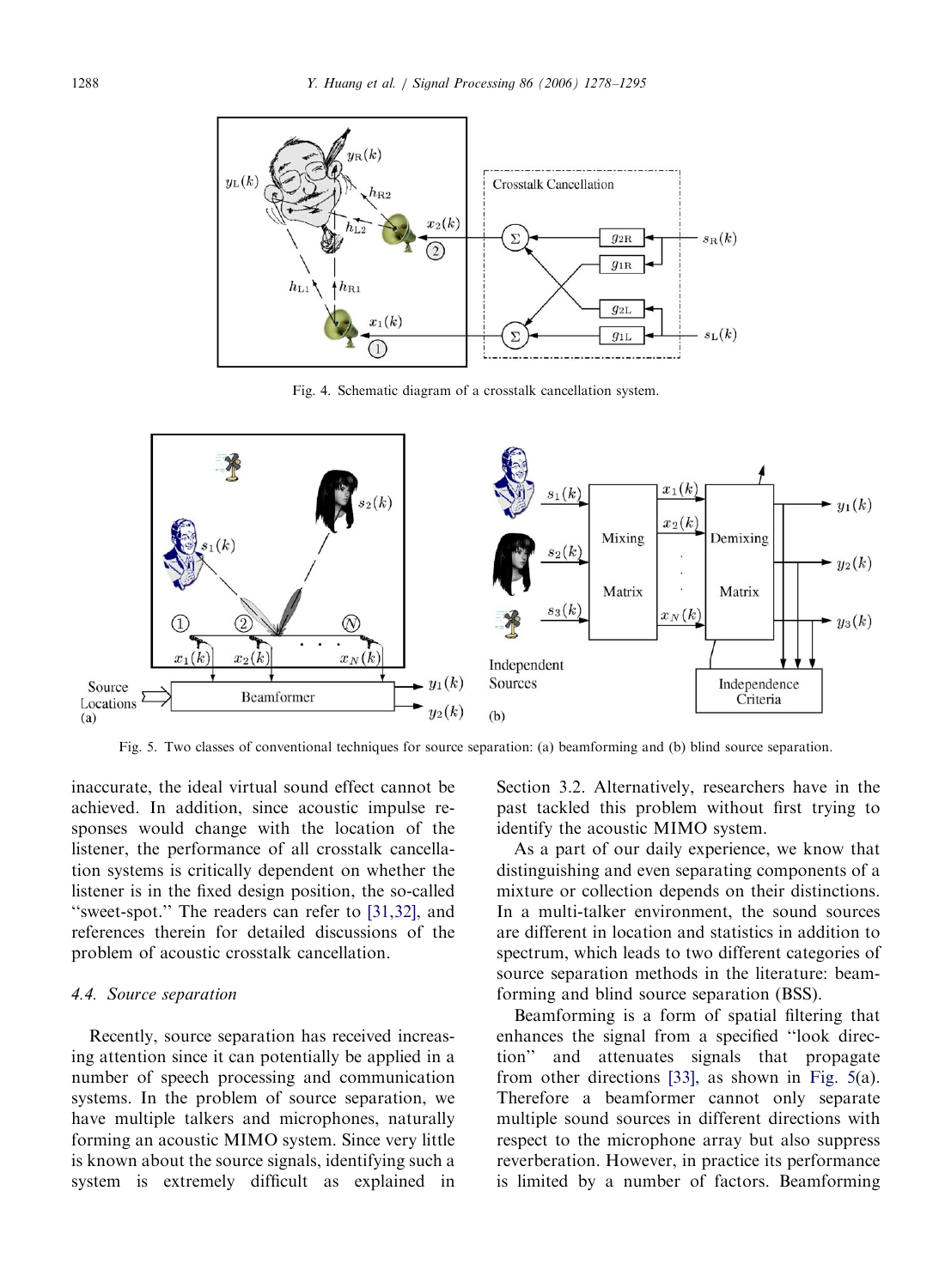relies on knowledge of the speaker's position, which is seldom available. While the position of the speaker can be estimated by analyzing the microphone outputs, errors are inevitable, particularly when the room is considerably reverberant [\[34\]](#page-16-0). Furthermore, current microphone array technologies including beamforming originated from radar and sonar array signal processing. But compared to classical sensor array processing with antenna arrays [\[35\]](#page-16-0), the basic conditions are significantly different in acoustics: speech is a baseband signal spanning almost three decades in frequency and the localization and recording take place in the nearfield with respect to the microphone array.

Alternatively BSS methods solve this problem by taking advantage of the difference in statistics among multiple sound sources under investigation. BSS that is typically accomplished by independent component analysis (ICA) algorithms assumes mutually independent sound sources [\[36,37\]](#page-16-0). An ICA processes microphone signals with a de-mixing system whose outputs are estimates of the separated source signals satisfying the independent assumption, as illustrated in [Fig. 5](#page-10-0)(b). Existing ICA algorithms differ in the way the dependence of the separated source signals is defined, i.e., the employed criteria for minimization, which include second-order statistics [\[38\],](#page-16-0) higher (than second) order statistics [\[39\],](#page-16-0) and information-theory-based measures [\[40\]](#page-16-0) (please refer to the book [\[41\]](#page-16-0) and references therein for a more detailed discussion on various ICA methods). BSS methods allow for nearfield sources and reverberant acoustic environments. But in reverberant environments, they are either very complex (for time-domain approaches [\[42\]\)](#page-16-0) or have the inherent permutation inconsistency problem as encountered in the problem of blind MIMO identification [\[37,43–45\]](#page-16-0) (for frequencydomain algorithms [\[46\]](#page-16-0)). Similarly to blind MIMO identification, convolution operations in the time-domain BSS method for convolutive mixtures can be carried out in the frequency domain by using the FFT [\[47,48\],](#page-16-0) but the complexity is still intensive. Moreover, current BSS methods do not work for arbitrary source positions. When sources are at positions such that the mixing matrix is singular, the de-mixing system (the inverse of the mixing matrix) does not exist and source separation cannot be attained. Finally, it should be noted that, in addition to the above drawbacks, independent but distorted source signals are valid solutions for BSS methods. Therefore deconvolution is usually needed to mitigate convolutive distortion and reconstruct the original speech signals.

From the above discussion, it is clear that existing source separation methods cannot fundamentally achieve satisfactory results because of the lack of effective algorithms to blindly identify an acoustic MIMO system. If a breakthrough in this area is achieved, source separation can be readily solved with generalized zero-forcing or minimum meansquare error (MMSE) equalizers [\[49\],](#page-17-0) in which source signals are separated and equalized in one single step. This procedure is better understood by decomposing the processings of separation and equalization using the technique proposed in [\[50\]](#page-17-0). In that approach, multiple sources are separated by converting the  $M \times N$  MIMO system into M interference-free SIMO systems. A simple example of this algorithm with respect to a  $2 \times 3$  MIMO system is shown in [Fig. 6](#page-12-0). The generalization to an arbitrary  $M \times N$  MIMO system with  $M < N$  can be found in [\[50\]](#page-17-0) as well. Apparently the separated signals using this approach are distorted and speech dereverberation is necessary, as will be discussed in the following section.

### 4.5. Speech dereverberation

Acoustic channels are rarely ideal and speech signals are linearly distorted by room reverberation before they reach microphones. The goal of speech dereverberation is to equalize the acoustic channels and to recover the original source speech signals. Even after three decades of continuous research, speech dereverberation remains a challenging problem. While there have been a number of ways to classify current speech dereverberation methods, we believe that an insightful approach is based on whether the channel impulse responses need to be known or estimated beforehand. If the channel impulse responses are not known or the acoustic system cannot be identified, either cepstral-domain processing techniques can be chosen [\[51\]](#page-17-0) or the characteristics of speech (usually in statistical forms) can be exploited in an attempt to recover the energy envelope of the original speech [\[52\]](#page-17-0). As expected, these methods achieve only moderate success. For acoustic systems with known or accurately estimated channel impulse responses, there are three approaches to speech dereverberation, as illustrated in [Fig. 7.](#page-12-0) The most straightforward is the direct inverse method. But it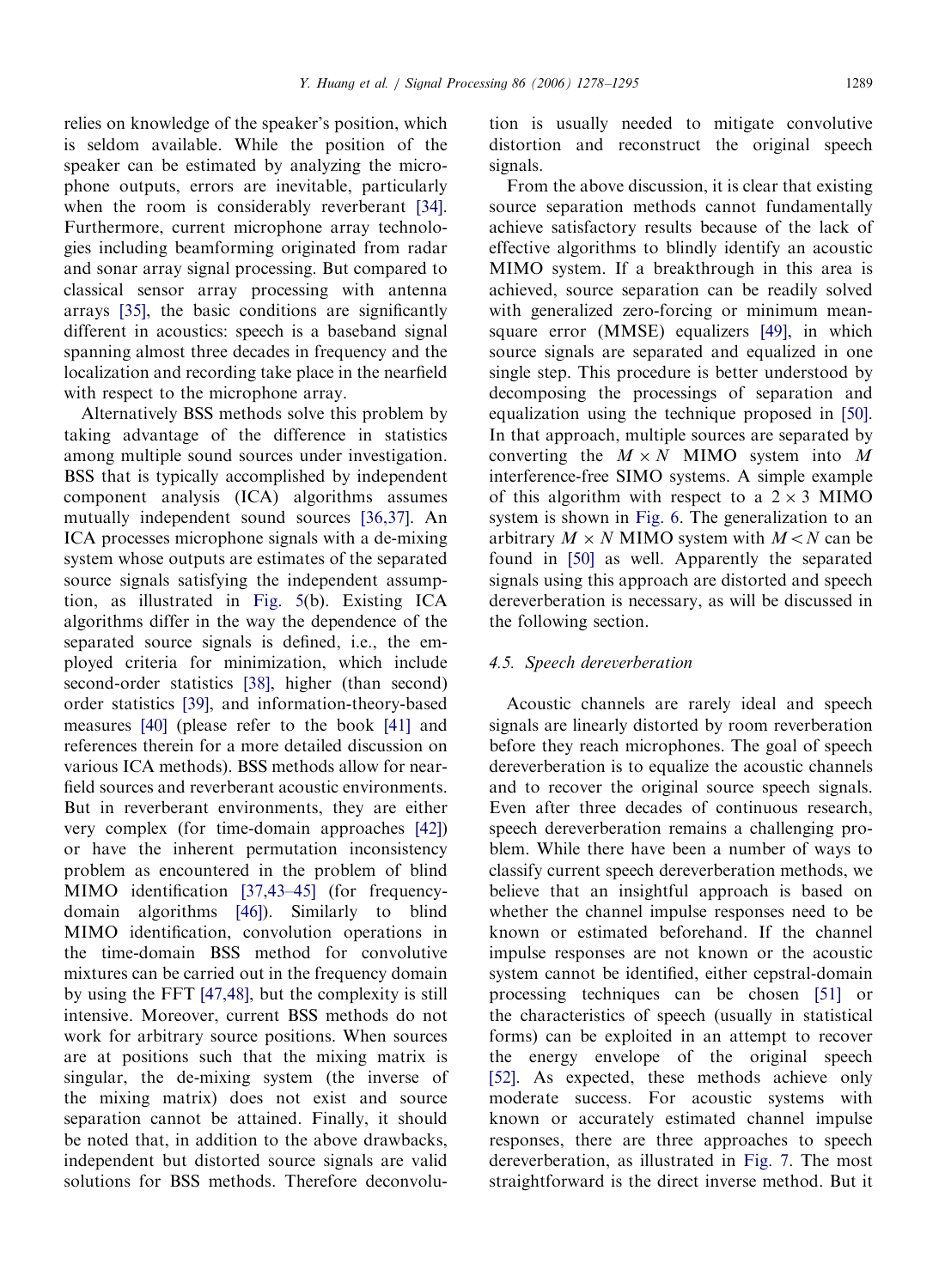<span id="page-12-0"></span>

Fig. 6. Illustration of the conversion from a  $2 \times 3$  MIMO system to two interference-free SIMO systems with respect to (a)  $s_1(k)$  and (b)  $s_2(k)$ .



Fig. 7. Illustration of three widely-used approaches to speech dereverberation: (a) direct inverse, (b) least squares, and (c) the MINT method.

is well known that the impulse response of a single acoustic channel needs to be a minimum-phase sequence for *stable and causal* exact inversion [\[53\].](#page-17-0) Otherwise by using an all-pass filter, the resultant inverse filter  $g$  would be IIR which is non-causal and has a long delay. The second approach is the least squares (LS) method, which essentially equalizes the channel by inverting only those components whose zeros are inside the unit circle. In addition, in the process of determining the LS inverse filter, a reference signal needs to be accessible. Although

the LS method has these constraints, it is quite useful in practice and has been widely employed in different systems. The third method is based on the MINT (multichannel inverse theorem) technique [\[54\]](#page-17-0) for speech dereverberation with respect to a SIMO system [\[55\].](#page-17-0) As shown in Fig. 7(c), as long as the channel impulse responses  $h_n$   $(n = 1, 2, \ldots, N)$ are coprime (even though they may not be minimum phase), i.e., the SIMO system is irreducible, there exists a group of g filters to perfectly dereverberate the distorted speech signals. This feature is indeed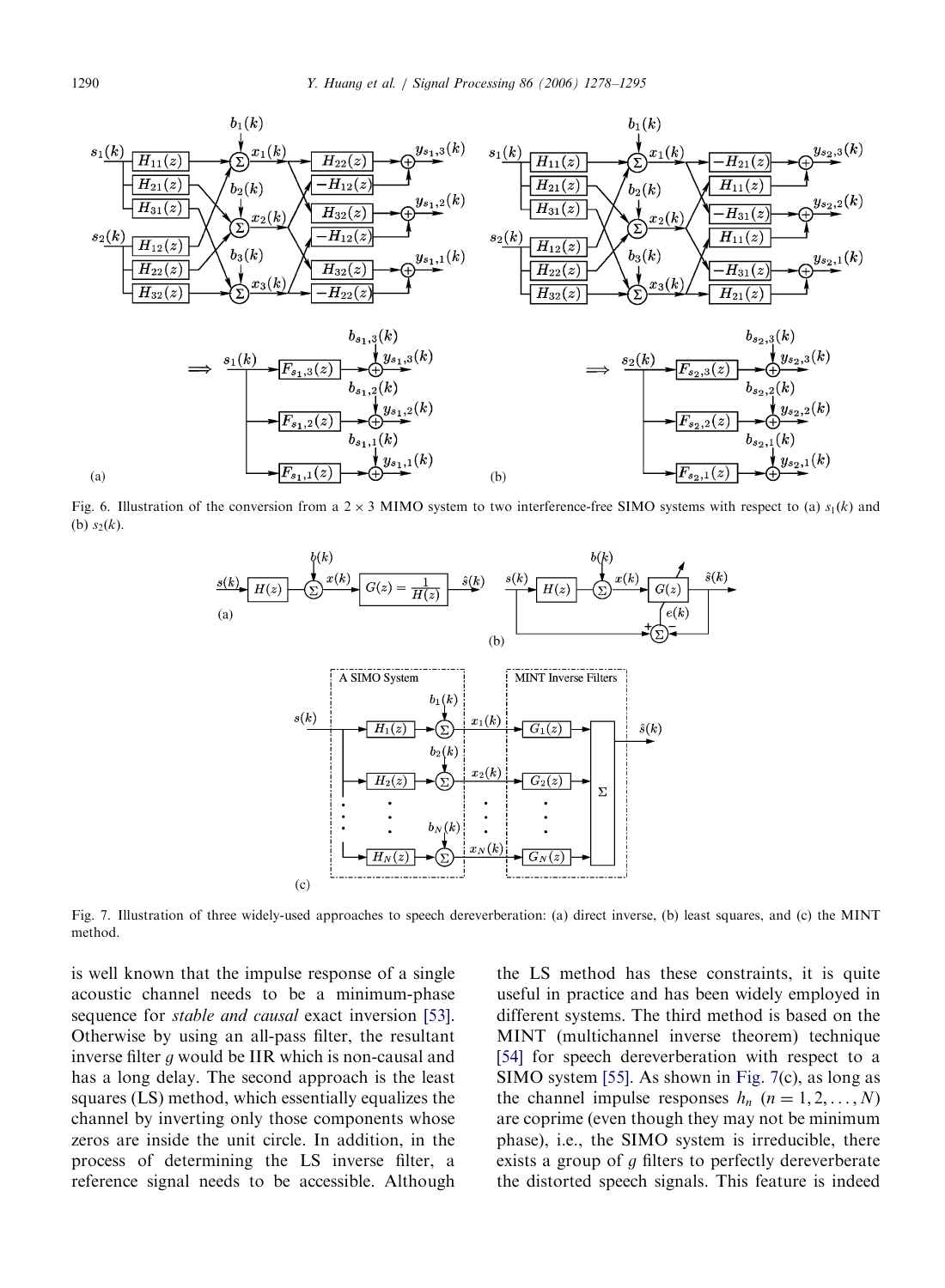appealing and therefore it received a lot of attention immediately after it was proposed. However, this method is very sensitive to errors in the estimates of channel impulse responses and the computational complexity of determining the inverse filters is intensive. Further research needs to be carried out to overcome these drawbacks.

# 5. Successful real-time acoustic signal processing systems

In the above, we have discussed various channel identification techniques with respect to acoustic MIMO systems and have explained how they could positively impact on the research of a number of acoustic signal processing problems. In the following, we would like to present three successful realtime acoustic systems that we developed in our research, based on channel identification methods. Hopefully these systems can inspire the development of more advanced and practical acoustic signal processing algorithms in the future.

# 5.1. Stereo acoustic echo cancellation system for teleconferencing

Research on stereo acoustic echo cancellation (SAEC) can be traced back to the early 1990s as the need developed for multichannel audio communications, which at least involves stereo sound. However, SAEC is not a straightforward generalization of the monophonic acoustic echo cancellation

principle and the non-uniqueness problem needs to be solved. A number of methods to decorrelate stereo loudspeaker signals without perceptible distortion were proposed but they are all unsatisfactory. A breakthrough was achieved with the introduction of a non-linear device into each loudspeaker signal path [\[26\]](#page-16-0). Among several nonlinear transformations that were evaluated, the halfwave rectifier was suggested as the simplest, yet effective type [\[56\].](#page-17-0) In addition, computational complexity is another challenging problem in implementing a practical SAEC system. A real-time SAEC system was possible only by using specially designed digital signal processors (DSPs) until the development of efficient frequency-domain multichannel adaptive algorithms. The year of 1998 saw the world's first real-time SAEC system working between two conference rooms at Bell Labs [\[57\]](#page-17-0), as illustrated in Fig. 8. This system was running on a Texas Instruments' TMS320C44 DSP and incorporated the non-linear transformation method and a two-channel subband fast recursive least squares (FRLS) algorithm. Meanwhile real-time DSP-based SAEC systems were also successfully developed by other research groups such as [\[58\]](#page-17-0). Later in 2000, a more efficient, more economical SAEC system based on Intel CPU's was developed using a two-channel frequency-domain adaptive algorithm [\[59\]](#page-17-0). These systems show great promises of wide deployment of SAEC technology in future audio communications, particularly teleconferencing.



Fig. 8. The world's first real-time stereo acoustic echo cancellation system working between two conference rooms at Bell Labs.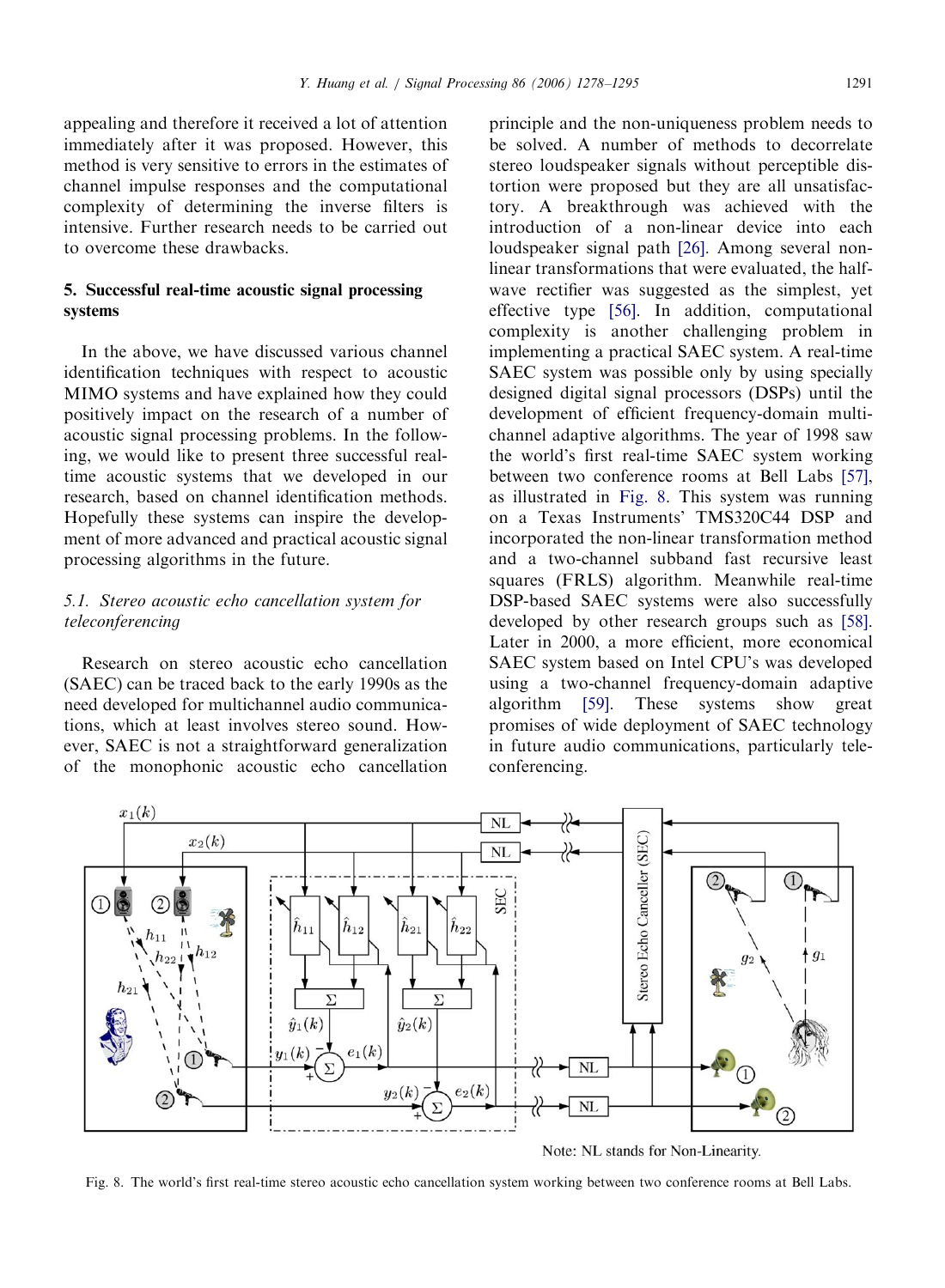# 5.2. Synthesized stereo audio bridge system for multi-party conferencing

Using multiple microphones and loudspeakers can ideally help an audio communication system deliver sound realism. But this requires new investments in audio hardware for such a sophisticated acoustic interface. Nowadays all personal computers (desktops or laptops) have at least one microphone and a pair of loudspeakers. They can be readily employed for lifelike multi-party conferencing with the support of a synthesized stereo audio bridge [\[60\],](#page-17-0) as shown in Fig. 9. Although this system does not work well for the case in which there are multiple participants at one location, it is cheap and can improve the sound realism by presenting speech signals from different sites to the listener with different spatial cues and impressions.

# 5.3. Passive acoustic speaker tracking system for automatic camera steering in video conferencing

Recently, the technique of acoustic source localization and tracking has gained increasing attention since acoustic tracking systems have some advantages that vision-based systems do not possess: microphones can

receive propagating sound omni-directionally and can function in dark or poor lighting conditions. Timedelay-estimation-based approaches have become the technique of choice since they are simple and can be implemented in real time with current digital systems. The difficulty of building a TDE-based acoustic source localization and tracking system lies in two areas: developing an accurate TDE algorithm that is robust to room reverberation and solving a group of non-linear equations of the estimated relative time delays of arrival for the source location. Without effective methods to solve these two problems, the size of microphone arrays has to be large to meet the performance requirement [\[61–63\].](#page-17-0) This situation changed after the invention of channel-identificationbased TDE algorithms and a linear-correction leastsquares source localization algorithm [\[64\].](#page-17-0) A real-time system for automatic camera steering in video conferencing using these techniques was successfully developed in 2000 [\[65\]](#page-17-0) and [Fig. 10](#page-15-0) provides a schematic diagram of this system. A unique, smallsize six-element microphone array makes this system portable and facilitates setup after being moved to a new room. The performance of this system in various acoustic environments justifies the effectiveness of applying channel identification techniques in time delay estimation.



Fig. 9. The synthesized stereo audio bridge system combined with acoustic echo cancellation for multi-party conferencing developed at Bell Labs.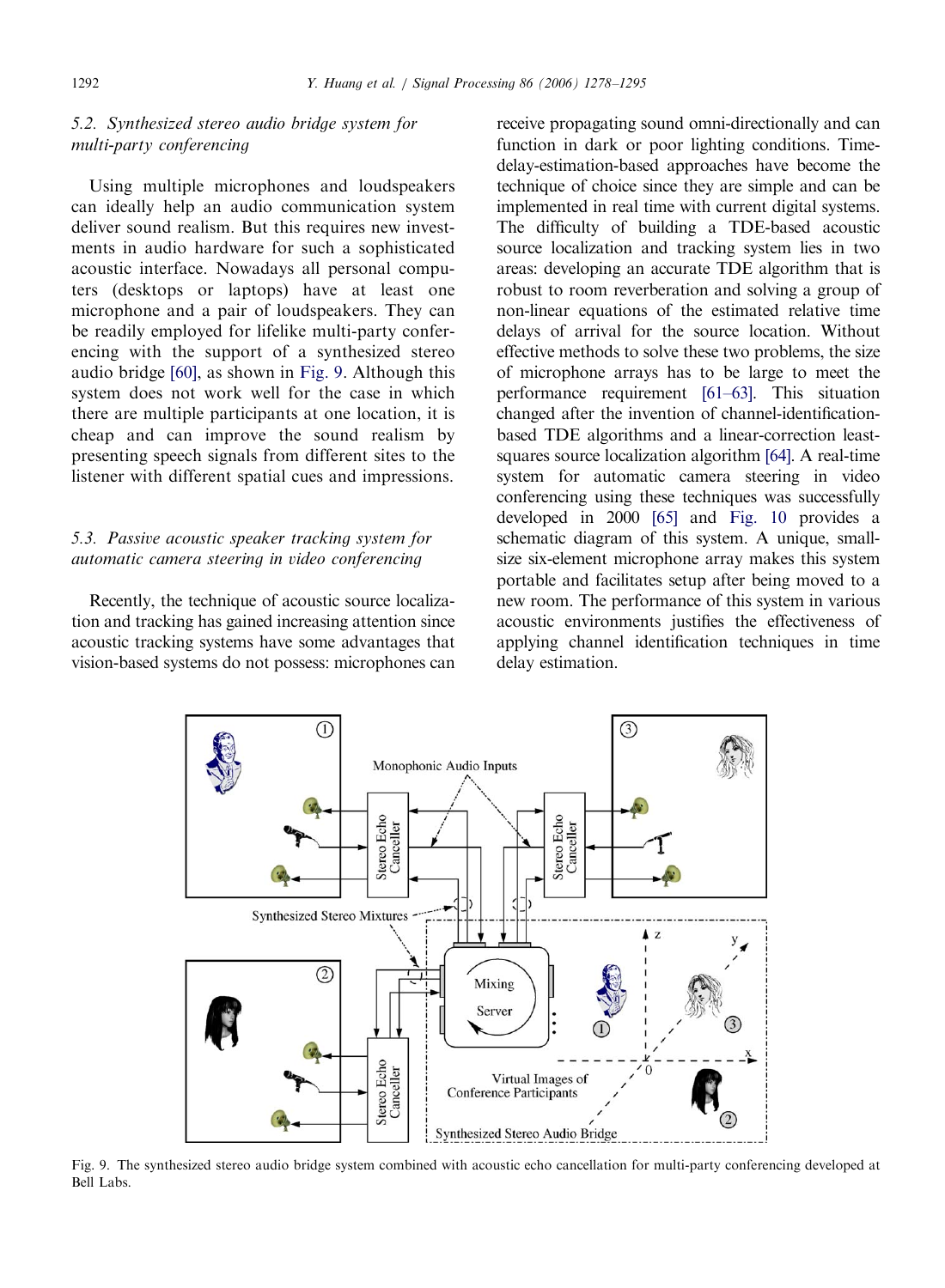<span id="page-15-0"></span>

Fig. 10. The passive acoustic speaker tracking system for automatic camera steering in video conferencing developed at Bell Labs.

#### 6. Conclusions

How to estimate accurately room acoustic impulse responses in real time is the mother of all challenges in acoustic signal processing and we have presented a systematic overview of acoustic MIMO identification algorithms in this paper. We have also discussed a wide range of technological problems that define MIMO acoustics or multichannel acoustic signal processing, including acoustic echo cancellation, time delay estimation, acoustic crosstalk cancellation, source separation, and speech dereverberation. In all these problems, system identification via either non-blind or blind methods plays a central role. This implies that any breakthroughs in acoustic MIMO identification would make a significant impact on the advancement of acoustic signal processing. Three real-time acoustic systems for different applications, all based on system identification, were given and their success confirmed our belief this approach.

## Acknowledgements

We would like to thank Dennis R. Morgan for his constructive comments and suggestions that have improved the clarity of this paper.

# **References**

- [1] C. Kyriakakis, Fundamental and technological limitations of immersive audio systems, Proc. IEEE 86 (5) (May 1998) 941–951.
- [2] C. Kyriakakis, P. Tsakalides, T. Holman, Surrounded by sound, IEEE Signal Process. Mag. 16 (1) (January 1999) 55–66.
- [3] I.E. Telatar, Capacity of multi-antenna Gaussian channels, Technical Report, Bell Labs, 1995.
- [4] G.J. Foschini, Layered space-time architecture for wireless communication in a fading environment using multi-element antennas, Bell Labs Tech. J. 1 (2) (1996) 41–59.
- [5] S. Haykin, Adaptive Filter Theory, fourth ed., Prentice-Hall, Upper Saddle River, NJ, 2002.
- [6] Y. Sato, A method of self-recovering equalization for multilevel amplitude-modulation, IEEE Trans. Comm. COM-23 (6) (June 1975) 679–682.
- [7] L. Tong, G. Xu, T. Kailath, A new approach to blind identification and equalization of multipath channels, in: Proceedings of the 25th Asilomar Conference on Signals, Systems, and Computers, vol. 2, 1991, pp. 856–860.
- [8] G. Xu, H. Liu, L. Tong, T. Kailath, A least-squares approach to blind channel identification, IEEE Trans. Signal Process. 43 (December 1995) 2982–2993.
- [9] C. Avendano, J. Benesty, D.R. Morgan, A least squares component normalization approach to blind channel identification, in: Proceedings of the IEEE International Conference on Acoustics, Speech, Signal Processing, vol. 4, 1999, pp. 1797–1800.
- [10] Y. Huang, J. Benesty, Adaptive multi-channel least mean square and Newton algorithms for blind channel identification, Signal Process. 82 (August 2002) 1127–1138.
- [11] Y. Hua, J.K. Tugnait, Blind identifiability of FIR-MIMO systems with colored input using second order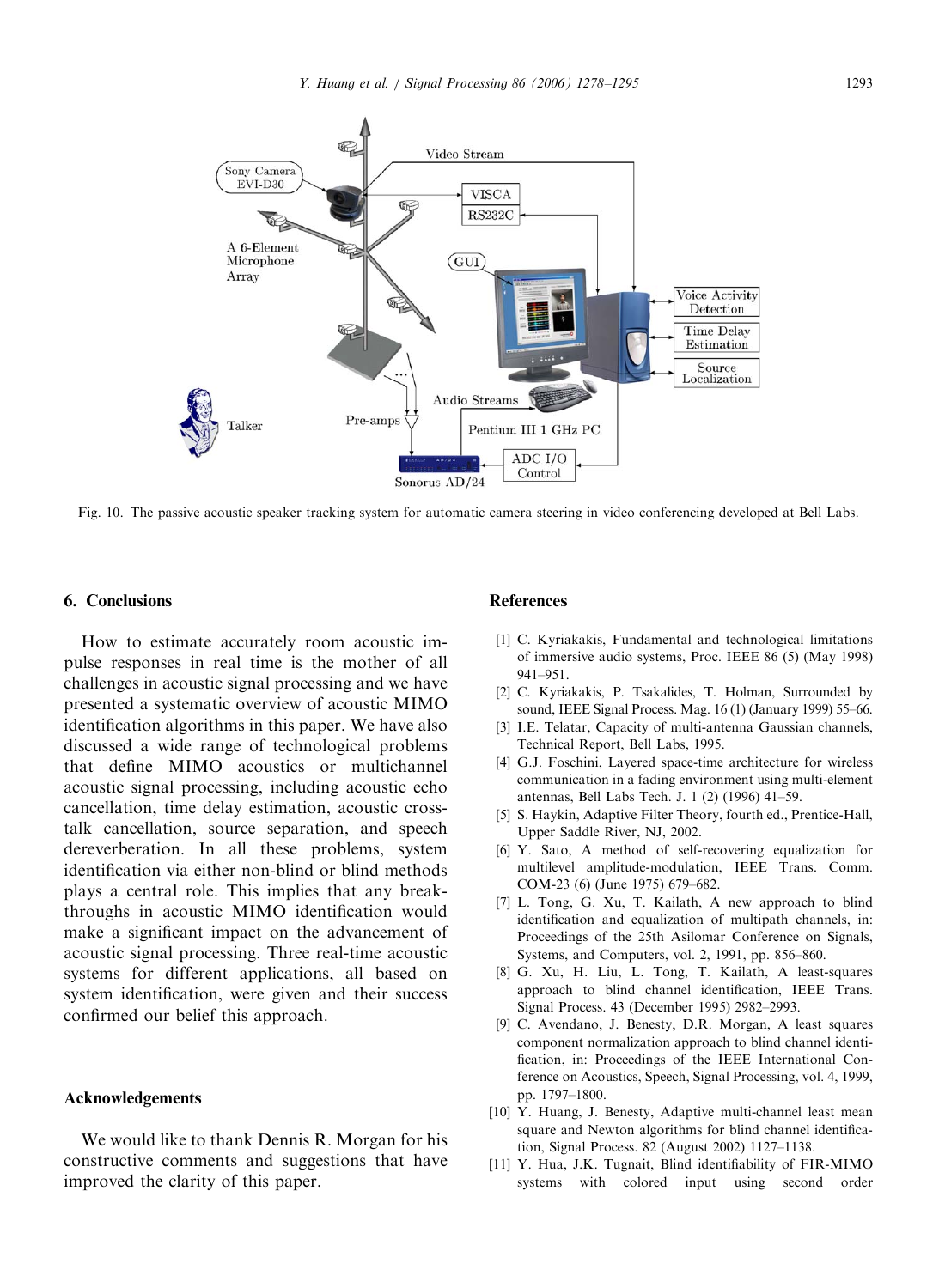<span id="page-16-0"></span>statistics, IEEE Signal Process. Lett. 7 (12) (December 2000) 348–350.

- [12] K. Rahbar, J.P. Reilly, J.H. Manton, Blind identification of MIMO FIR systems driven by quasistationary sources using second-order statistics: a frequency domain approach, IEEE Trans. Signal Process. 52 (2) (February 2004) 406–417.
- [13] M. Kawamoto, Y. Inouye, Blind deconvolution of MIMO-FIR systems with colored inputs using second-order statistics, IEICE Trans. Fundamentals E86-A (3) (March 2003) 597–604.
- [14] B. Widrow, M.E. Hoff, Jr., Adaptive switching circuits, in: IRE WESCON Convention Record, 1960, Pt. 4, pp. 96–104.
- [15] B. Widrow, S. Stearns, Adaptive Signal Processing, Prentice-Hall, Englewood Cliffs, NJ, 1985.
- [16] M. Dentino, J. McCool, B. Widrow, Adaptive filtering in the frequency domain, Proc. IEEE 66 (12) (December 1978) 1658–1659.
- [17] J. Benesty, D.R. Morgan, Frequency-domain adaptive filtering revisited, generalization to the multi-channel case, and application to acoustic echo cancellation, in: Proceedings of the IEEE International Conference on Acoustics, Speech, Signal Processing, vol. II, 2000, pp. 789–792.
- [18] H. Buchner, J. Benesty, W. Kellermann, Multichannel frequency-domain adaptive filtering with application to multichannel acoustic echo cancellation, in: J. Benesty, Y. Huang (Eds.), Adaptive Signal Processing: Applications to Real-World Problems, Springer, Berlin, 2003 (Chapter 4).
- [19] Y. Huang, J. Benesty, A class of frequency-domain adaptive approaches to blind multichannel identification, IEEE Trans. Signal Process. 51 (1) (January 2003) 11–24.
- [20] Y. Huang, J. Benesty, Adaptive multichannel time delay estimation based on blind system identification for acoustic source localization, in: J. Benesty, Y. Huang (Eds.), Adaptive Signal Processing: Applications to Real-World Problems, Springer, Berlin, 2003 (Chapter 8).
- [21] E. Hänsler, G. Schmidt, Acoustic Echo and Noise Control: A Practical Approach, Wiley, New York, 2004.
- [22] S.L. Gay, J. Benesty, An introduction to acoustic echo and noise control, in: S.L. Gay, J. Benesty (Eds.), Acoustic Signal Processing for Telecommunication, Kluwer Academic, Boston, MA, 2000 (Chapter 1).
- [23] M.M. Sondhi, A.J. Presti, A self-adaptive echo canceler, Bell Syst. Tech. J. 45 (1966) 1851–1854.
- [24] F.K. Becker, H.R. Rudin, Application of automatic transversal filters to the problem of echo suppression, Bell Syst. Tech. J. 45 (1966) 1847–1850.
- [25] M.M. Sondhi, An adaptive echo canceler, Bell Syst. Tech. J. 46 (March 1967) 497–511.
- [26] J. Benesty, D.R. Morgan, M.M. Sondhi, A better understanding and an improved solution to the specific problems of stereophonic acoustic echo cancellation, IEEE Trans. Speech Audio Process. 6 (2) (March 1998) 156–165.
- [27] C.H. Knapp, G.C. Carter, The generalized correlation method for estimation of time delay, IEEE Trans. Acoust. Speech Signal Process. ASSP-24 (4) (August 1976) 320–327.
- [28] Y. Huang, J. Benesty, G.W. Elko, Adaptive eigenvalue decomposition algorithm for realtime acoustic source localization system, in: Proceedings of the IEEE International Conference on Acoustics, Speech, Signal Processing, vol. 2, 1999, pp. 937–940.
- [29] J. Benesty, Adaptive eigenvalue decomposition algorithm for passive acoustic source localization, J. Acoust. Soc. Am. 107 (January 2000) 384–391.
- [30] B.S. Atal, M.R. Schroeder, Apparent sound source translator, U.S. Patent 3 236 949, February 1966.
- [31] D.B. Ward, G.W. Elko, Virtual sound using loudspeakers: robust acoustic crosstalk cancellation, in: S.L. Gay, J. Benesty (Eds.), Acoustic Signal Processing for Telecommunication, Kluwer Academic, Boston, MA, 2000 (Chapter 14).
- [32] D.B. Ward, Joint least squares optimization for robust acoustic crosstalk cancellation, IEEE Trans. Speech Audio Process. 8 (2) (February 2000) 211–215.
- [33] B.D. Van Veen, K.M. Buckley, Beamforming: a versatile approach to spatial filtering, IEEE ASSP Mag. 5 (April 1988) 4–24.
- [34] Y. Huang, J. Benesty, G.W. Elko, Source localization, in: Y. Huang, J. Benesty (Eds.), Audio Signal Processing for Next-Generation Multimedia Communication Systems, Kluwer Academic, Boston, MA, 2004 (Chapter 9).
- [35] B. Widrow, P.E. Mantley, L.J. Griffiths, B.B. Goode, Adaptive antenna systems, Proc. IEEE 55 (12) (December 1967) 2143–2159.
- [36] P. Comon, Independent component analysis: a new concept?, Signal Processing 36 (3) (April 1994) 287–314.
- [37] A. Hyvärinen, J. Karhunen, E. Oja, Independent Component Analysis, Wiley, New York, 2001.
- [38] L. Molgedey, H.G. Schuster, Separation of a mixture of independent signals using time delayed correlations, Phys. Rev. Lett. 72 (23) (June 1994) 3634–3637.
- [39] J.-F. Cardoso, Eigenstructure of the 4th-order cumulant tensor with application to the blind source separation problem, in: Proceedings of the IEEE International Conference on Acoustics, Speech, Signal Processing, 1989, pp. 2109–2112.
- [40] S. Amari, A. Cichocki, H.H. Yang, Blind signal separation and extraction: neural and information-theoretic approaches, in: S. Haykin (Ed.), Unsupervised Adaptive Filtering, Blind Source Separation, vol. 1, Wiley, New York, 2000.
- [41] A. Cichocki, S. Amari, Adaptive Blind Signal and Image Processing: Learning Algorithms and Applications, Wiley, New York, 2002.
- [42] B.S. Krongold, D.L. Jones, Blind source separation of nonstationary convolutively mixed signals, in: Proceedings of the IEEE SSAP, 2000, pp. 53–57.
- [43] M.Z. Ikram, D.R. Morgan, Exploring permutation inconsistency in blind separation of speech signals in a reverberant environment, in: Proceedings of the IEEE International Conference Acoustics, Speech, Signal Processing, 2000, pp. 1041–1044.
- [44] S. Araki, R. Mukai, S. Makino, T. Nishikawa, H. Saruwatari, The fundamental limitation of frequency domain blind source separation for convolutive mixtures of speech, IEEE Trans. Speech Audio Process. 11 (2) (March 2003) 109–116.
- [45] M.Z. Ikram, D.R. Morgan, Permutation inconsistency in blind speech separation: investigation and solutions, IEEE Trans. Speech Audio Process. 13 (1) (January 2005) 1–13.
- [46] L. Parra, C. Spence, Convolutive blind separation of nonstationary sources, IEEE Trans. Speech Audio Process. 8 (3) (May 2000) 320–327.
- [47] M. Joho, Blind signal separation of convolutive mixtures: a time-domain joint-diagonalization approach, in: Proceedings